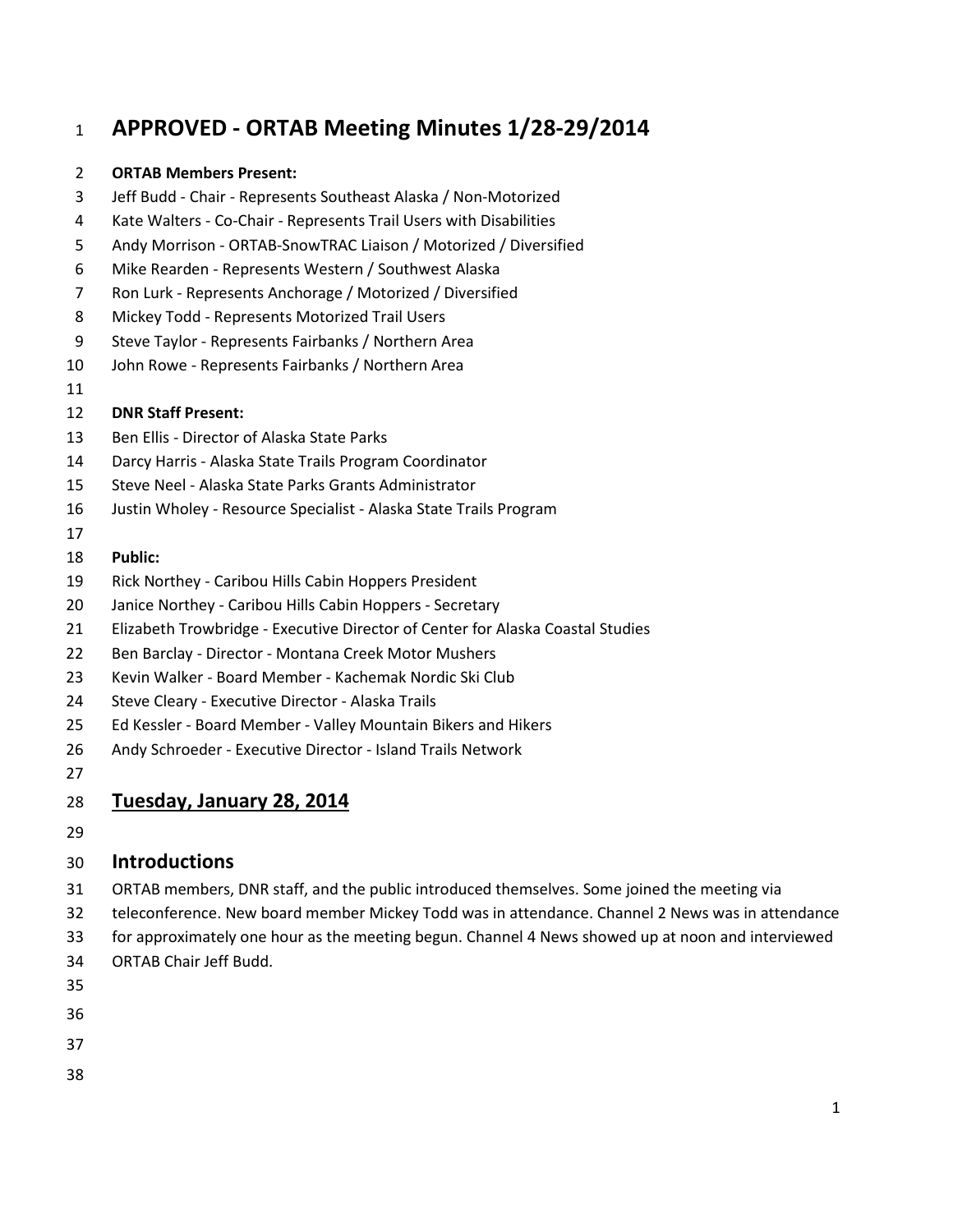| 39 | <b>Board Elections</b> |  |
|----|------------------------|--|
|----|------------------------|--|

**Motion**

 Ron Lurk nominated Jeff Budd for the Chair position again, and Kate Walters as the Co-Chair again. Mike Rearden seconded the nominations.

**Vote:** (7 yea, 0 nay) Motion Passed

- 47 Jeff Budd is Chair once again, and Kate Walters is again Co-Chair.
- **Public Comments**

 Rick Northey explained that he is relatively new to the ORTAB process, and that he came to see how the process worked. He mentioned that Janice Northey has written and submitted two grant applications to

ORTAB in the past (including one for the current grant cycle). He mentioned that his club (Caribou Hills

Cabin Hoppers) grooms and maintains a multi-use winter trail system that is used by ski-jorers, mushers,

- side-by-sides, and snowmachines; the club's focus is trail-grooming and safety.
- 

 Ben Barclay explained that his club (Montana Creek Motor Mushers) has groomed from the end of Yoder Road up the trail to timberline for the last ten years; once you get past the first six miles there is a million acres of good alpine snowmachine riding. He mentioned that this year he applied for funds for another snowmachine to pull a groomer with. He also said that someone is his club forgot to apply for SnowTRAC funds to groom for the current season, so he put in a request to State Parks for a donation box.

 Kevin Walker explained that his club (Kachemak Nordic Ski Club) submitted a grant this to finish the building that RecTrails funded to construct last year. He said that the building will help store equipment, as well as be a place for folks to warm up during events; one of the focuses of this phase is to add insulation and heat. He also mentioned that Kachemak Nordic Ski Club works closely with the Snomads for a yearly race that uses Snomads trails, and he also said that he would be happy to have the Snomads groomer park in the Kachemak Nordic Ski Club's building until the ski club had a large groomer of their own.

 Elizabeth Trowbridge described her organization (Center for Alaska Coastal Studies) and their two facilities in the Homer area. She described her grant proposal as a project to make a trail more accessible at one of the facilities, and to repair a deteriorating trail used for children's ecology programs at the other. She said this is her first year applying for a RecTrails grant, and called into the meeting to learn more about how the ORTAB process works.

 Ed Kessler discussed how his group (Valley Mountain Bikers and Hikers) was able to distribute information about their bike park project via Facebook, and how they used a website that was created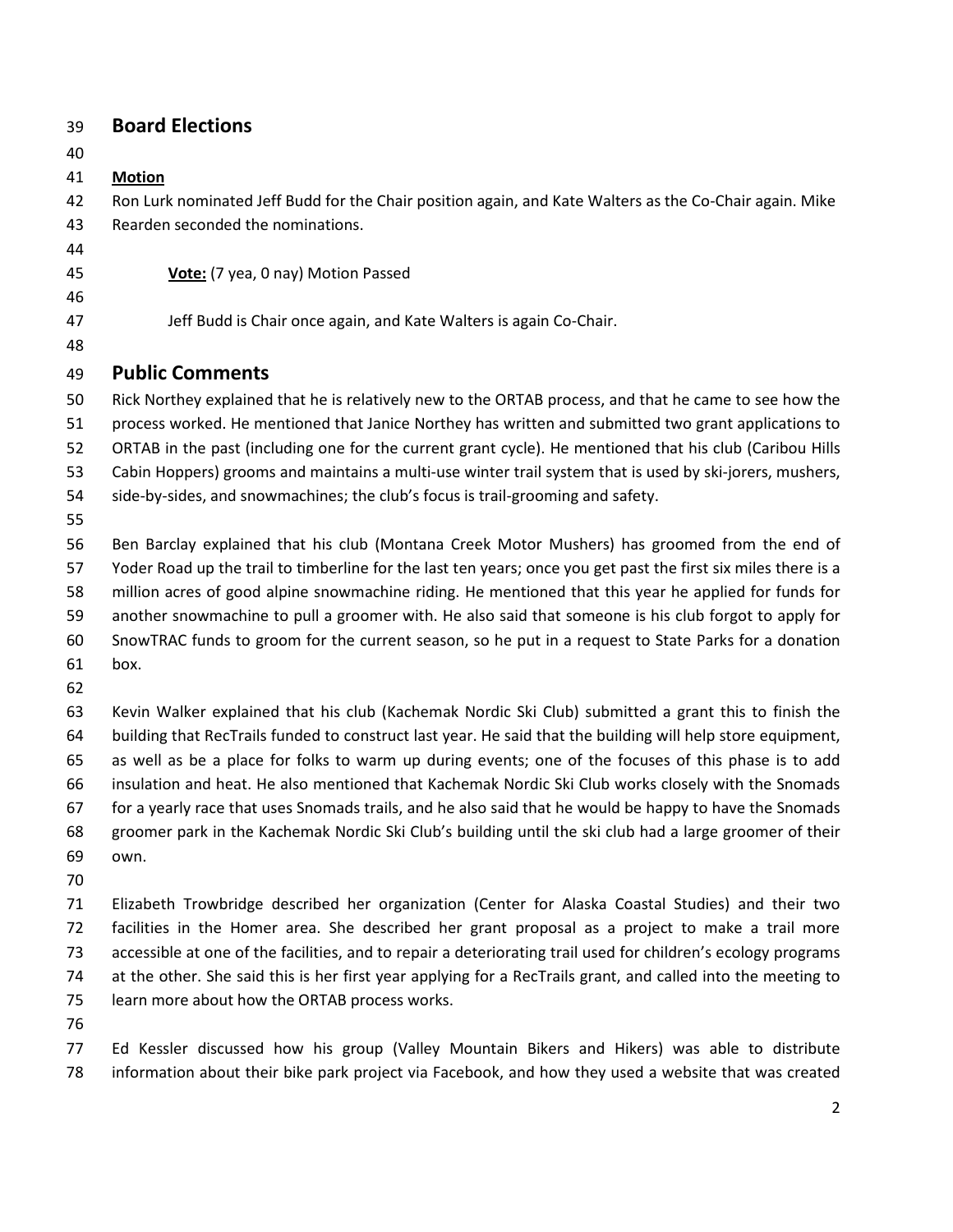with the help of Nation Park Service, RTCA to gather input about the project from the local community.

- He also mentioned that the bike park was in the Mat-Su Borough Draft Master Plan, and expected the 81 project to be approved by the assembly in the next couple weeks.
- 

83 Andy Morrison described to the board and the folks on the phone SnowTRAC's relationship to ORTAB, including their shared application for grant funding. He described SnowTRAC as more supportive of grooming, and less supportive of equipment purchases. The money for SnowTRAC is from DOT snowmobile registration money, and is usually cannot fully fund all of the grooming requests. For this reason SnowTRAC has talked about getting registration fees increased to get more money for the program. In the past ORTAB has given money to SnowTRAC because there are often a lack of motorized applications. Andy explained how snowmachine clubs use the money is conjunction with hard-working volunteers. He also noted that there is a freeze on new areas being added to the grooming pool.

## **Accounting Discussion**

 Grants administrator Steve Neel updated the ORTAB and the public about changes in Federal Highways operating procedures; the general trend is more restrictive reporting. The budgets as of late have been scrutinized more than normal; every grant application budget this cycle had to be sent back to applicants for more clarification.

 Darcy Harris also explained that under the stricter program the Natural Resource Specialist II position in the State Trails Program office could no longer be funded from the diversified category; Federal Highways did inform her that the position could be funded from the safety & education category. Since safety & education grants can only be 5% of the total grant funds, there is not enough money to fully fund the NRS II position, much less the NRS II position and the Alaska Trails safety & education grant. Two options are either to fund the NRS II position or fund the Alaska Trails safety & education grant, and with the left over money fund some of the NRS II position. Another option is to partially fund both.

 Another difficulty, Steve accounted, was that for the current grant cycle Federal Highways decided that they needed individual grant applications for each trail project in each region rather than just one application per region; unfortunately the notice about this was given very close to the end of the federal fiscal year, and the State Park regions didn't have enough time to create the grant applications. The outcome of this was that State Parks lost the spending authority from State DOT for the money that was to be used for trail crews. Although the money is still available it cannot be used due to DOT rules. The only way to get permission to use this money is to increase the spending authority; for that to happen the Director of State Parks and the Commissioner of Alaska DOT need to meet.

 Steve Neel also explained that ORTAB funds don't get rolled over if they aren't used, but SnowTRAC funds do, and on top of that State DOT makes parks use it within 2 years. He mentioned that since State

Parks is subject to more stringent reporting from the RecTrails program, extensions on grant projects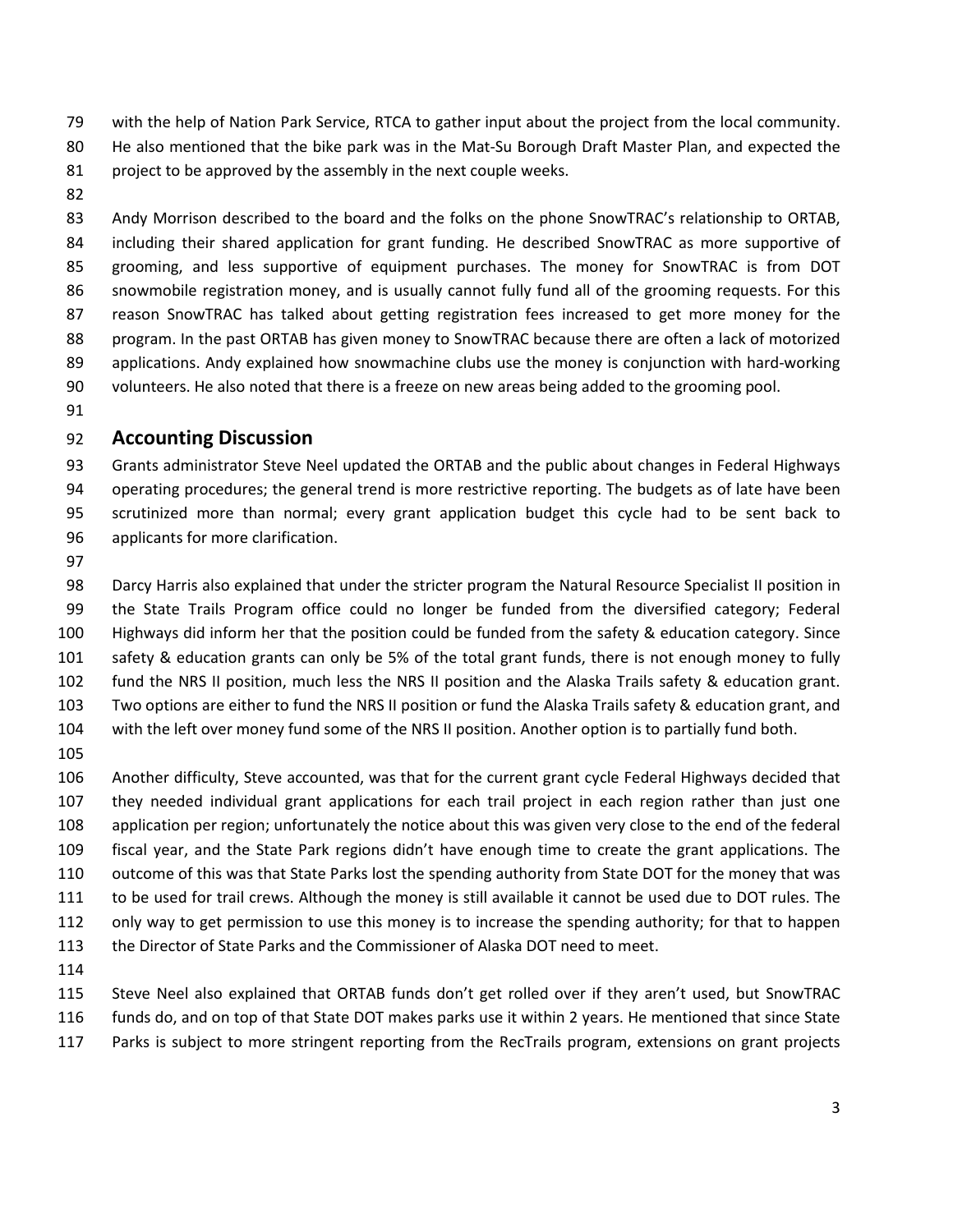will likely not happen in the future; Federal Highways also wants to get a billing at the very least every 119 six months during a project.

Another topic that Steve Neel touched on was that the ATI grant program was closed out in late 2013;

this was an earmark, so it won't likely return. He anticipated a continuing resolution for the MAP-21 Act

- 123 (Moving Ahead for Progress in the  $21<sup>st</sup>$  Century Act) in October, instead of a completely new federal
- highway bill; this means that funding may only be approved as long as the continuing resolution, which
- has made it difficult to plan for the program administrators in the past.
- 

 Steve Neel recounted a problem over the last year with advancing money for a bike park in Fairbanks. In this situation there was a cash advance given, and then Alaska State Parks couldn't get in contact with the applicants for billing and accounting. Steve said he had to eventually go through the contractor to get the billing details. He said he would be wary of cash advances in the future.

One more thing he discussed is that the OMB (Office of Management and Budget) is combining circulars,

 the result being the addition of risk assessment (financial risk) for grantees in the future, but not during the current grant cycle.

## **Discussion with Alaska State Parks Director Ben Ellis**

 Director Ellis greeted everyone and thanked ORTAB for their hard work. The director explained that with of the ending of the Alaska Trails Initiative grant program (ATI), there was a shortage of money to fund administration of the Alaska State Trails Program. He said that the good news is that Governor Parnell added \$200,000 to his budget which will make up for the shortfall, this seems to be recognition of how important this program is; the legislature will still need to approve this money. The director also explained that half of the RecTrails money goes to non-profits and trails organizations across the state, and the other half goes to Alaska State Parks.

 The Director also discussed his upcoming meeting with the legislature; he said that on Monday he has the first hearing of the house subcommittee to discuss park fees, the volunteer program, and restructuring to make Alaska State Parks sustainable on the operating side of the budget. He said he wanted to look at alternative funding sources with projected declining state revenues. Director Ellis also committed to a strong trails program until the administration changes in November, as he was not sure who will be in his position after that.

 Andy Morrison asked the director what he meant by making State Parks sustainable. Ben Ellis responded by telling him that Governor Parnell doesn't support increasing user fees, but the legislature might. He also said that Alaska State Parks has 60 million dollars in deferred maintenance that only the legislature can address. He explained that Parks gets a little less than three million dollars in revenue from fees, and

there is a seven to ten million in operating cost before federal money is added. He said a couple ideas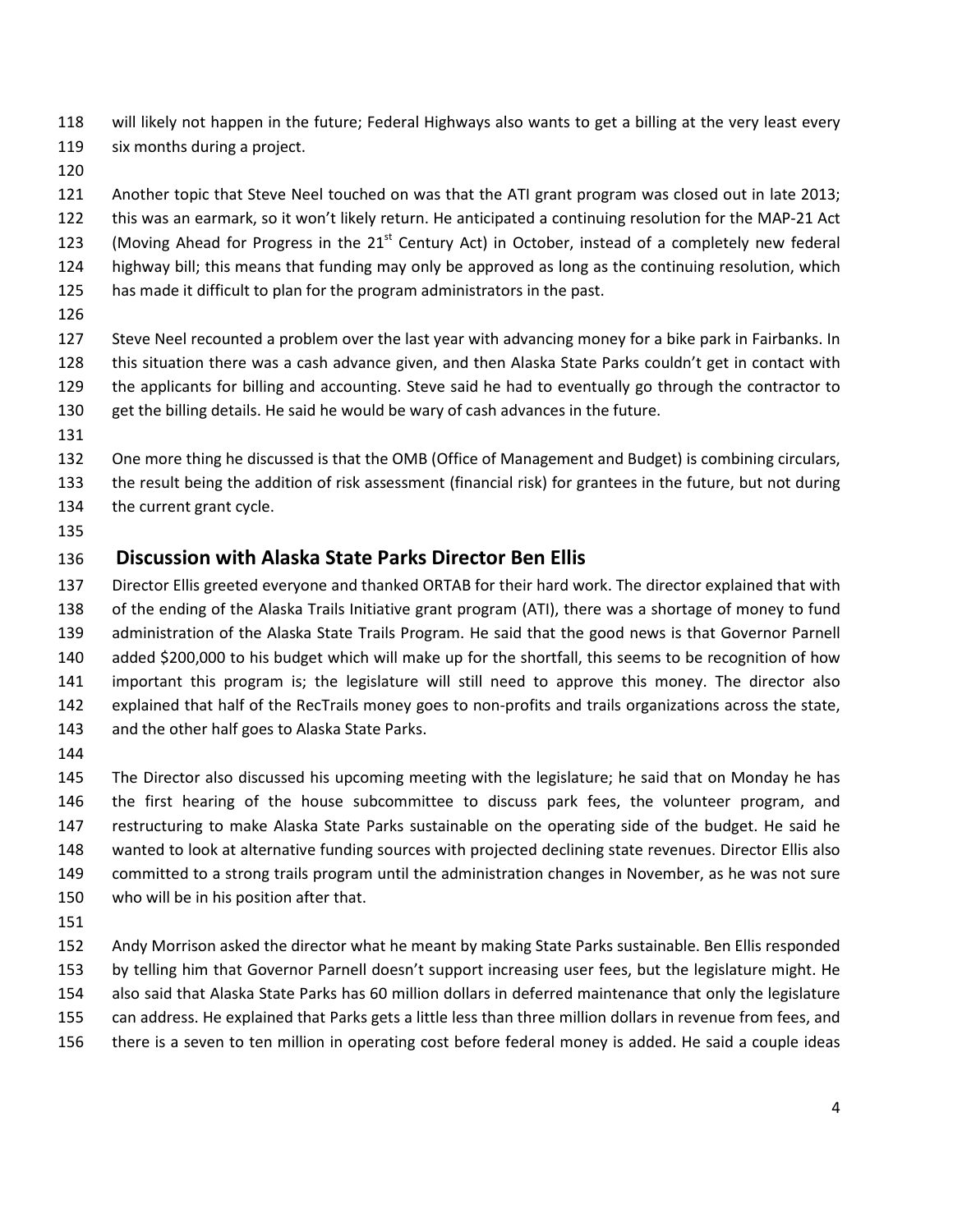were to increase user fees and to add more electronic fee stations (like the one at Glen Alps in Chugach State Park).

 Andy Morrison also asked what ORTAB & State Parks can do with left over money from unfunded motorized projects. The director responded by saying that we need to communicate better with motorized clubs, and there is a huge demand for ATV trails in the Mat-Su valley. He also said that the Alaska Outdoor Council looking into an ATV user fee system to fund trails similar to SnowTRAC. He mentioned that Alaska's registration fee is the cheapest in nation, and if we revamp this, I support a one-time point-of sale registration (that would be valid for the entire life of the snowmachine). He said that most revenue comes from point of sale (not from people re-registering used snowmachines). When asked about how the sale of a snowmachines would work with this registration setup, Ben Ellis explained that the idea would be that the next person wouldn't have to pay for registration, but the details weren't worked out yet.

 Rick Northey mentioned to the director that his club took a cut in funds for this grooming season, but he received the same grooming contract, so the Cabin Hoppers needed to use more out-of-pocket funds. He asked Ben Ellis if there is money left over on motor side, can this money be distributed to SnowTRAC next for year? Darcy Harris responded by telling him that this was done for a few years in the past, but Federal Highways no longer allowed this; she also mentioned that ORTAB is a good place to apply for equipment purchases for groomers.

 Andy Morrison asked if the lack of motorized applications could end up reducing the total funding available. Darcy Harris said that could indeed happen (less money may be allocated by Federal Highways the following year if all of the money is not used during the current year). Ben Ellis then asked the board if they would entertain funding diversified trail projects from the State of Alaska to keep the limit up (beyond the 50% of the RecTrails money that the State currently receives). Ben Ellis remarked that he doesn't want to take money from trail organizations, but if there is money left over, and a state project could be used to fill the gap, and ORTAB wants to make recommendation he support this.

#### **Trail Grant Discussion**

 ORTAB began a discussion about moving some of the grant applications to different categories to maximize funds available for trail projects. At the start of the discussion there was a shortage of motorized applicants, so the goal was to possibly move some applications from motorized to diversified, and from diversified to non-motorized if applicable. There is a required 30/30/40 percent split of motorized / non-motorized /diversified projects, so to maximize the funds available for use, the projects' dollar amounts need to reflect this breakdown. The board determined that the Tstalteshi Trails grant belonged in non-motorized, Kodiak Trail Signage was moved from diversified to motorized, and the Chena River SRA gate grant was moved to motorized. Another issue that was discussed was that there was \$84,000 more in available money than there were funding requests.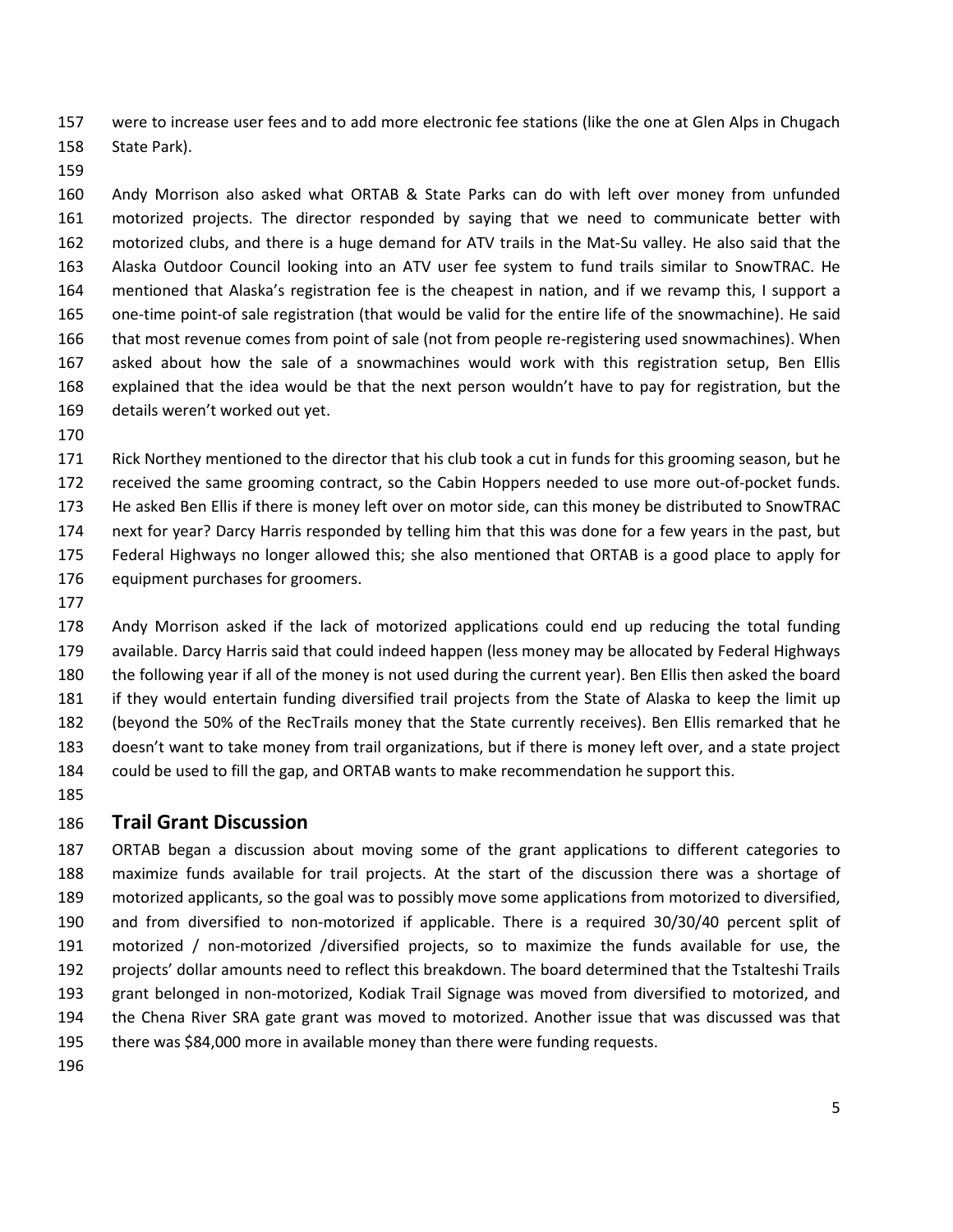#### *1. Trail Academy*

- **Applicant:** Alaska Trails Steve Cleary
- **Category:** Safety & Education
- **Average Score:** 93.33
- **Funds Requested / Match:** \$18,000 / \$4,550
- **Land Owner:** N/A
- **Project Description:**

The purpose of this grant is to provide advanced trail trainings to trail professionals and volunteers

around the state using the Alaska Trails advanced education curriculum modules. Alaska Trails will plan,

- organize, and conduct three separate trails trainings one in Juneau, one in Fairbanks, and one in the
- Anchorage / Mat-Su Valley area. These trainings will each be several days in length and take place in the spring of 2015.

#### **ORTAB Comments:**

- Steve Cleary explained that the academy is an attempt to bring folks together from different agencies to
- participate in trainings that they couldn't do separately. Some concerns about the project were that it
- wasn't actually building a trail like many of the other projects, and that under the new Federal Highways
- rules this project competes with the Natural Resource Specialist II position in the State Trails Program
- (both cannot be completely funded with the safety & education money available), and that there should
- 215 be more outreach to motorized users.
- **ORTAB Recommends for Funding:** Yes
- 

#### *2. Water Hole & Straight-In Trail*

- **Applicant:** Caribou Hills Cabin Hoppers Janice Northey
- **Category:** Motorized
- **Average Score:** 88.67
- **Funds Requested / Match:** \$8,373.40 / \$2,093.35
- **Land Owner:** State of Alaska
- **Project Description:**
- Fill in washouts on Waterhole and Straight-In Trails; also reroute part of trail on Waterhole Trail.

- 227 Some concerns were the members wanted to see more letters of support, and that the same problem may happen again. Rick Northey explained that in the past when a trail has become very eroded, they move the trail over, clear the large vegetation, but keep the organic layer intact to prevent erosion, as would be the case in this project. He also mentioned that although the trail is only intended for winter use, it is general state land, and people can access it year-round on ATVs and side by sides.
- **ORTAB Recommends for Funding:** Yes
- 
- 
-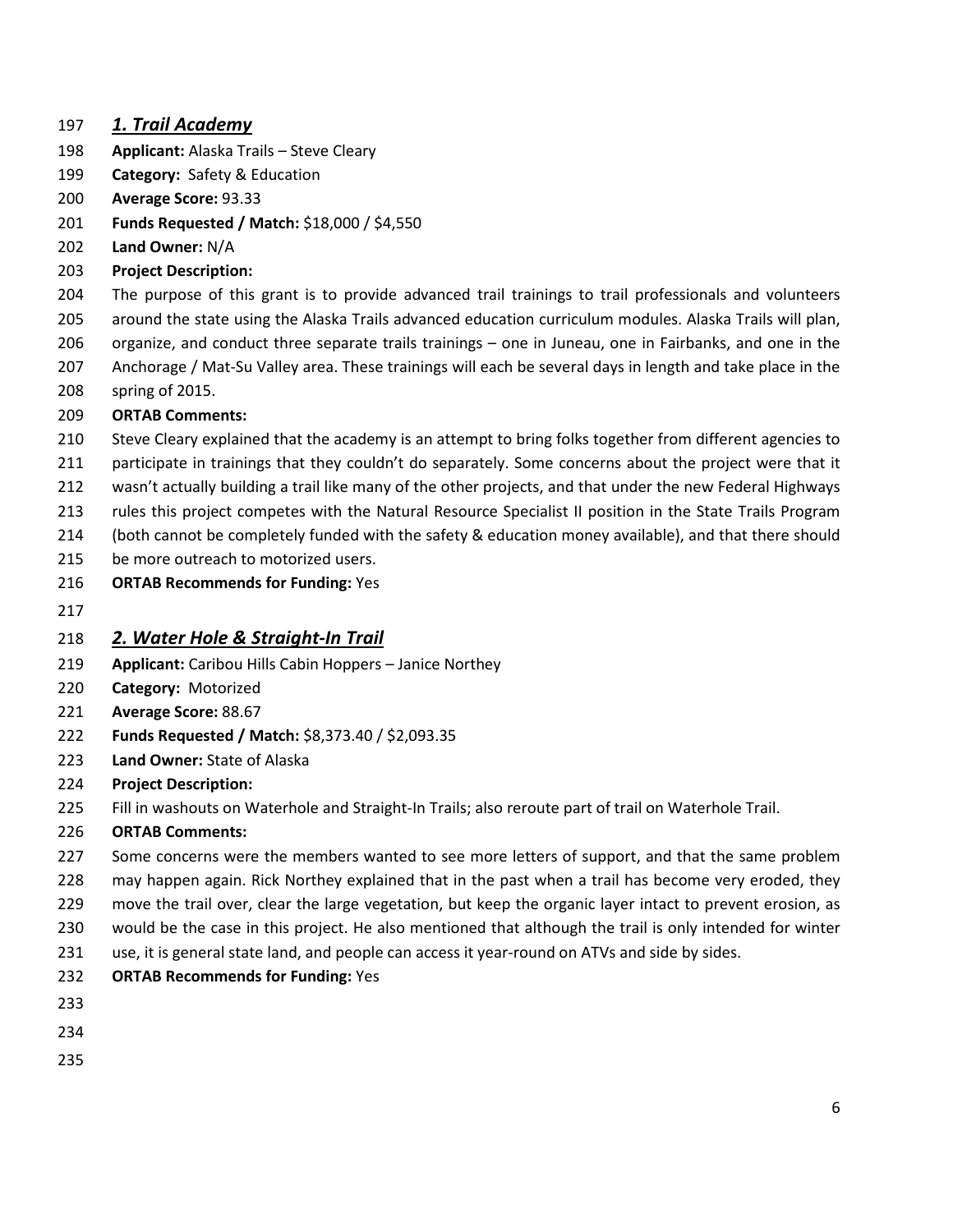#### *3. Purchase Widetrack for Grooming*

- **Applicant:** Montana Creek Motor Mushers Ben Barclay
- **Category:** Motorized
- **Average Score:** 74.78
- **Funds Requested / Match:** \$12,000 / \$3,000
- **Land Owner:** State of Alaska / Mat-Su Borough
- **Project Description:**
- Purchase of a wide-track snowmachine to tow groomers on S Fork Montana Creek Trail. Will replace a
- 244 10 year old machine and allow for continued grooming for the users of this trail system.

#### **ORTAB Comments:**

- Some ORTAB members would have liked to see a grooming schedule, maps, and more explanation on
- 247 the work being done on the application.
- **ORTAB Recommends for Funding:** Yes
- 

## *4. Palmer Bike Park*

- **Applicant:** Valley Mountain Bikers and Hikers (VMBAH) Pat Owens
- **Category:** Non-Motorized
- **Average Score:** 88.22
- **Funds Requested / Match:** \$50,000 / \$12,500
- **Land Owner:** Mat-Su Borough
- **Project Description:**
- Our goal is to build a community bike park within the Matanuska River Park a place where cyclists of
- all ages and abilities can learn new biking skills and ride with confidence on all types of terrain. New
- trails will incorporate ideas from the Matanuska River Park Master Plan, which include a small pump
- 260 track trail, dirt jump trail, and beginner-intermediate flow trail.

- 262 Some concerns that the board had were that the bike ramps were expensive, the shipping costs were high, and the labor cost seemed high. One member was curious about who would pay for insurance and who will own this park, and another was concerned that the planning wasn't complete. Ed Kessler explained that the ramps they selected were actually cheaper than their competitors, and that other ramps they considered that cost less would require more maintenance (and thus costs). He also said that the bike park was included in the Mat-Su Borough's Matanuska River Park Draft Master Plan, the borough owned the park, and the borough would insure the park. He mentioned that the park would be maintained by VMBA through a management agreement with the Mat-Su Borough.
- **ORTAB Recommends for Funding:** Yes
- 
- 
- 
- 
-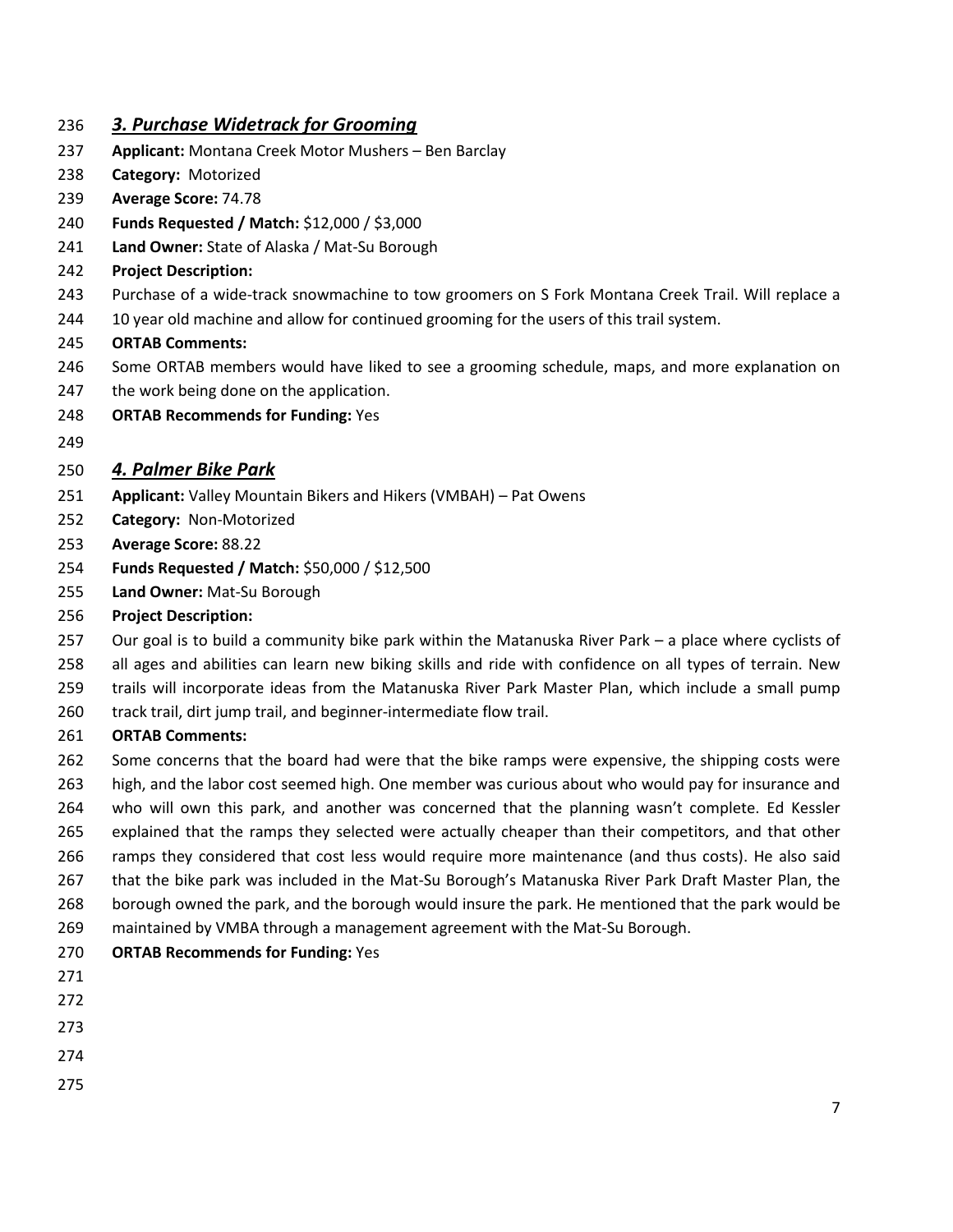#### *5. Restoring Kachemak Bay's Interpretive Trails*

- **Applicant:** Center for Alaska Coastal Studies Elizabeth Trowbridge
- **Category:** Non-Motorized
- **Average Score:** 95.67
- **Funds Requested / Match:** \$49,989 / \$12,497
- **Land Owner:** Center for Alaska Coastal Studies / Seldovia Native Association
- **Project Description:**
- This project will restore 443 feet of heavily used trail at the Peterson Bay Field Station by brushing trail,
- clearing, and removing large stumps and roots, and re-routing 170 feet of the trail to higher ground. It
- will also improve 1,190 feet of trail at the Carl E. Wynn Nature Center so that it is more accessible to
- young children, mildly impaired individuals and senior citizens. It will involve trail clearing and stump
- removal as well as the building of puncheons and boardwalk at each location in designated spots on the
- trail.

#### **ORTAB Comments:**

- ORTAB thought the grant was written well and the included maps were helpful. They also liked that it
- 291 was a community project. One comment was that it is easier for accounting if one item is cited as match
- rather than a little bit from each item in the budget.
- **ORTAB Recommends for Funding:** Yes
- 

## *6. Lookout Mountain Maintenance Building – Phase II*

- **Applicant:** Kachemak Nordic Ski Club Kevin Walker
- **Category:** Non-Motorized
- **Average Score:** 80.33
- **Funds Requested / Match:** \$30,000 / \$7,500
- **Land Owner:** Kenai Peninsula Borough
- **Project Description:**
- Project funding will allow Kachemak Nordic Ski Club members and volunteers to complete phase II of the Lookout Mountain Maintenance Building which was constructed with support from a 2012 RTP grant. Phase II improvements would include electrical, heating, insulation, exterior siding, interior
- sheetrock, workbenches and shelving, chairs, fuel tank installation, shed roof addition, seeding, bollards,
- a short trail to connect the building to the existing trail system, and a trailhead kiosk.

- Some concerns about this project were that it had outdated support letters, there was not enough detail about the work to be done, and that it might need an Environmental Review Checklist. Darcy Harris
- explained that the trail to be constructed was on an already disturbed area so more permitting was not
- necessary. Kevin Walker commented that everyone who originally sent in support letters still support
- the project.
- **ORTAB Recommends for Funding:** Yes
- 
-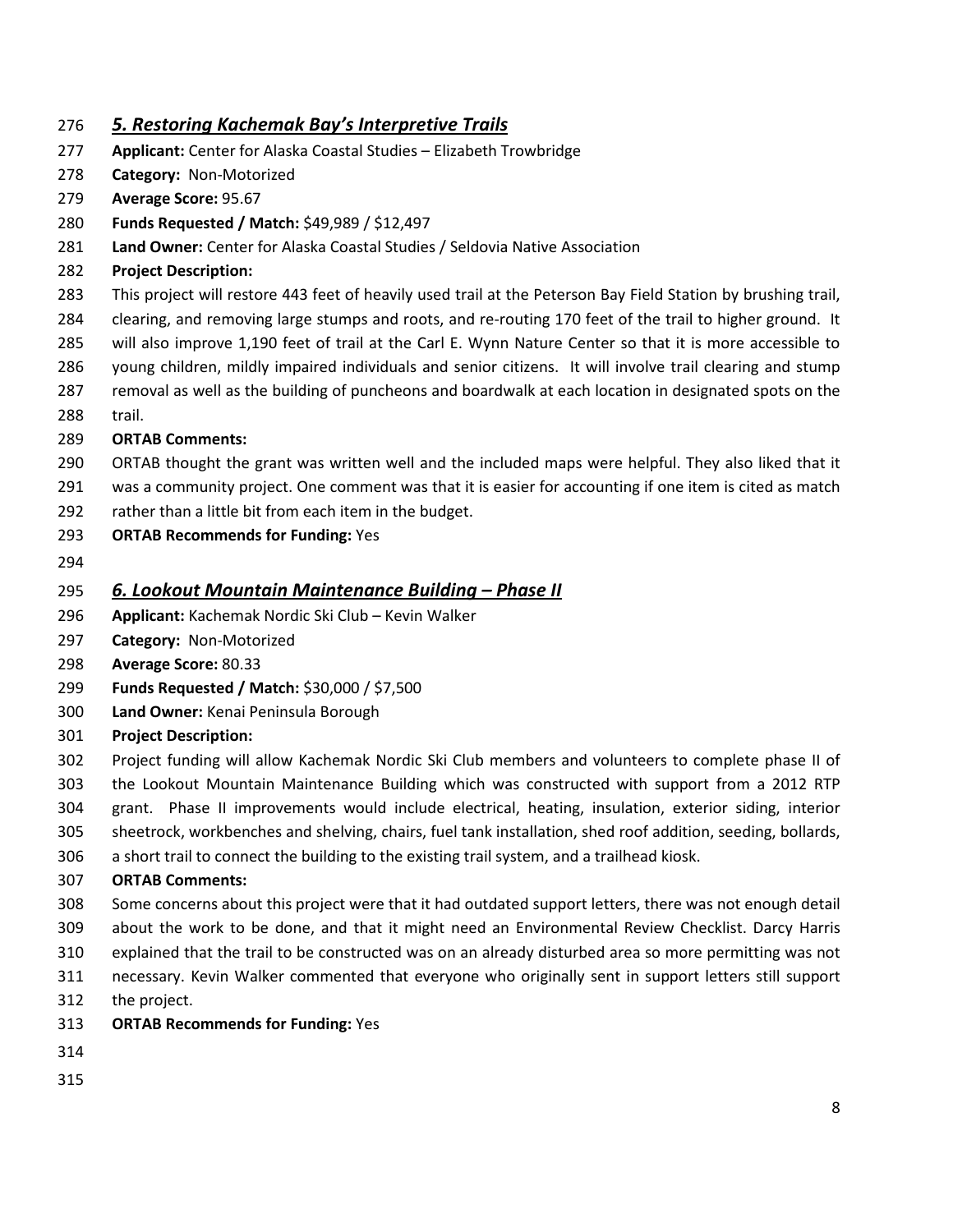## *7. Polaris UTV*

- **Applicant:** Mat-Su Trails Council Warren Templin
- **Category:** Motorized
- **Average Score:** 69.78
- **Funds Requested / Match:** \$11,105 / \$2,776.25
- **Land Owner:** N/A
- **Project Description:**
- The Mat-Su Trails Council seeks funds to purchase a Polaris diesel powered UTV. The UTV will be used to
- support trail maintenance and trail construction projects.

#### **ORTAB Comments:**

- ORTAB found many problems with this application including that the public notice used was Facebook,
- and a need was not expressed in the application.
- **ORTAB Recommends for Funding:** Yes
- 

## *8. Napaimute Winter Trail System*

- **Applicant:** Village of Napaimute Mark Leary
- **Category:** Motorized
- **Average Score:** 91.11
- **Funds Requested / Match:** \$49,720 / \$12,430
- **Land Owner:** N/A Navigable Waterway

#### **Project Description:**

- The Napaimute Winter Trail Project will use wooden markers with reflective tape locally made by Kalskag High School Voc-Ed Students to mark a winter trail from Crooked Creek to Kalskag. This will link
- the Middle and Lower Kuskokwim Trail Systems. The markers will enhance safe travel in marginal
- weather, and at night for recreational purposes, as well as for public transportation.

- One concern expressed by an ORTAB member was that this is the same project as they applied for two years ago. One member liked that the project had a youth component. There was then a short discussion among board members about why rural Alaska doesn't apply for grant funds; one thought was it was difficult to deal with the various land owners to get permission to build a trail.
- **ORTAB Recommends for Funding:** Yes
- 
- 
- 
- 
- 
- 
- 
- 
-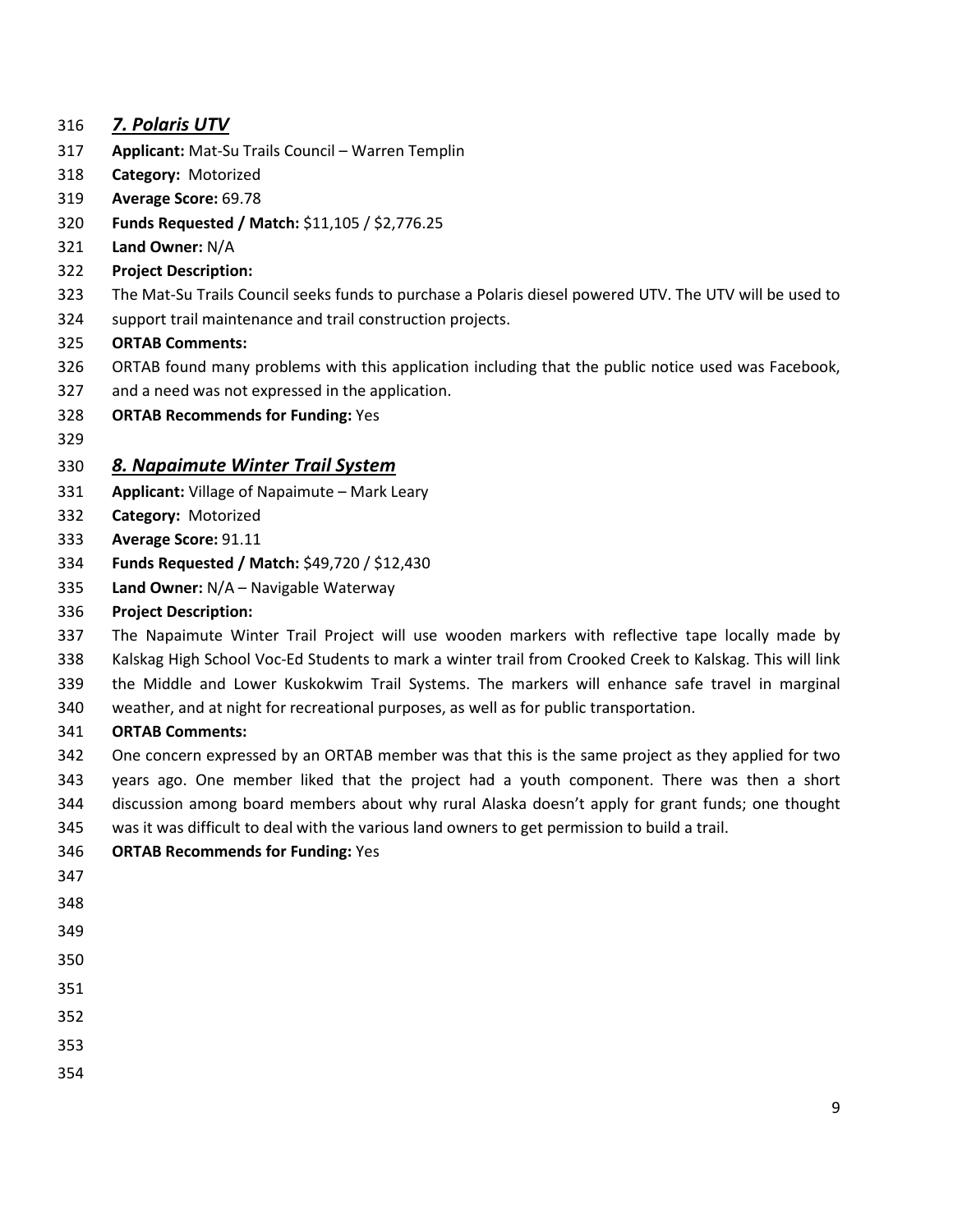## *9. North Fork Trail Parking Lot Development*

- **Applicant:** Snomads Scott Connelly
- **Category:** Motorized
- **Average Score:** 93.29
- **Funds Requested / Match:** \$50,000 / \$12,500
- **Land Owner:** State of Alaska
- **Project Description:**
- This project involves construction of a 1.4 acre parking lot on State Land at the beginning of the multi-
- use North Fork Trail and adjacent to North Fork Road. This well used trail accesses prime recreation and
- hunting areas on the lower Kenai Peninsula. Developing a parking area at this trailhead will increase
- public access to these resources, and will prevent environmental degradation and adjacent landowner
- conflicts by establishing sufficient legal parking for all users.

#### **ORTAB Comments:**

- Some concerns about the project were that many of the support letters had the same content, but
- different names, the project didn't have all the permits in place, and didn't seem shovel-ready. One
- member was curious if the owner of the home near the trailhead was involved in the planning process
- for this. Darcy Harris explained that permitting isn't required before a project is approved, just the
- Environmental Review Checklist, to show that the applicant has an idea of what needs to be done if their
- project is funded.
- **ORTAB Recommends for Funding:** Yes
- 

## *10. Grooming Equipment Acquisition*

- **Applicant:** Willow Area Community Organization Steve Charles
- **Category:** Motorized
- **Average Score:** 86.89
- **Funds Requested / Match:** \$49,096.38 / \$12,274.09
- **Land Owner:** State of Alaska, Mat-Su Borough, BLM
- **Project Description:**
- This project will involve the purchase of a hydraulic, multi-bladed snow groomer/drag and a front blade
- assembly including all attachments for use with a Willow Trail Committee owned Snowcat tracked
- vehicle. When this project is completed, the equipment will be used for grooming and maintaining the
- West Gateway Trail System in Willow.
- **ORTAB Comments:**
- Some members were concerned that it cost \$120 an hour to add additional attachments to the equipment. One member questioned who will own the equipment. Steve Neel explained that the State
- of Alaska owns the equipment, and in theory, could take equipment back at the end of a grant cycle, but
- that is not what happens. One issue with this grant is that it may not follow the Buy American Act, as
- required by RecTrails when steel is purchased. This needs to be looked into further.
- **ORTAB Recommends for Funding:** Yes
-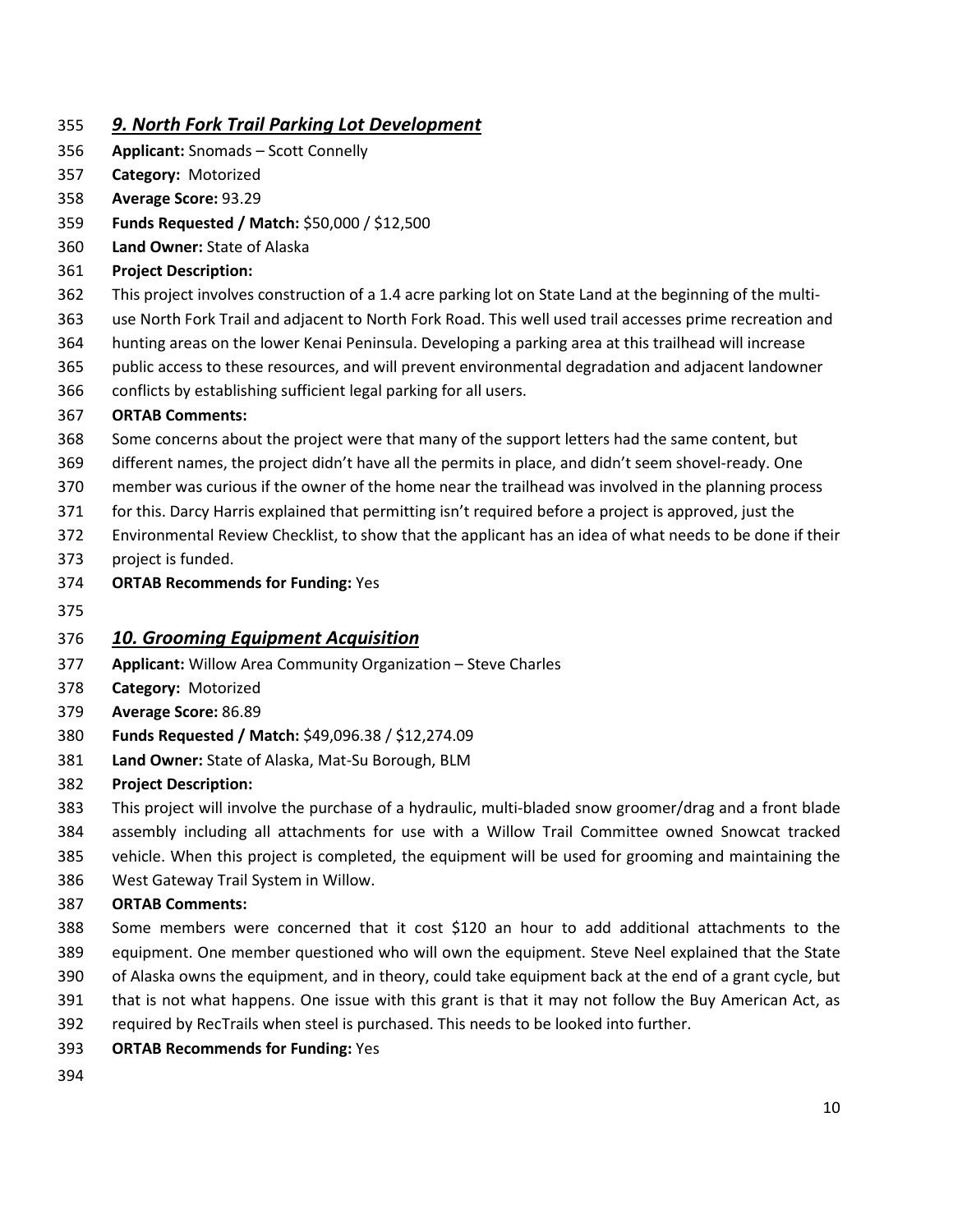## *11.Tsalteshi Trails Equipment Upgrade*

- **Applicant:** Tsalteshi Trails Association Bill Holt
- **Category:** Non**-**Motorized
- **Average Score:** 96.44
- **Funds Requested / Match:** \$50,000 / \$12,500
- **Land Owner:** Kenai Peninsula Borough
- **Project Description:**
- Tsalteshi Trails Association (TTA) has constructed over 20 kilometers of trails on approximately 400 acres
- of land owned by the Kenai Peninsula Borough. There is no more room for major trail construction and
- now the trails association is tasked with maintaining and improving the trail system. The purchase of a
- skid steer (compact track loader) with available attachments will enable us to mow, mulch, grade, set
- posts for signs, move downed trees, and landscape, etc. during the summer and move snow and break
- up frost heaves in the winter.
- **ORTAB Comments:**
- The board generally agrees that the application is well put together. One member questions the need
- 410 for this expensive piece of equipment by a well established group.
- **ORTAB Recommends for Funding:** Yes
- 

## *12.Kodiak Island Trail Signage Demonstration Project*

- **Applicant:** Island Trails Network Andy Schroeder
- **Category:** Motorized
- **Average Score:** 90.22
- **Funds Requested / Match:** \$22,251 / \$5,562.75
- **Land Owner:** Ouzinkie Native Corporation, Leisnoi Native Corporation, Kodiak Island Borough,
- City of Kodiak
- **Project Description:**
- Island Trails Network proposes to acquire sign-making equipment and carry out a series of demonstration projects to begin implementing a uniform and cost-effective system informational and
- directional signage throughout the 368-mile trail system of the Kodiak Island Borough. This is in keeping
- with the Kodiak Island Borough Master Trails Plan and will encourage safety of trail users, to encourage
- responsible trail use, and to more formally designate existing trails that may have obscure or conflicting names.

- One member though that it was good that the group was cognizant of possible sign vandalism in their proposal.
- **ORTAB Recommends for Funding:** Yes
- 
- 
- 
-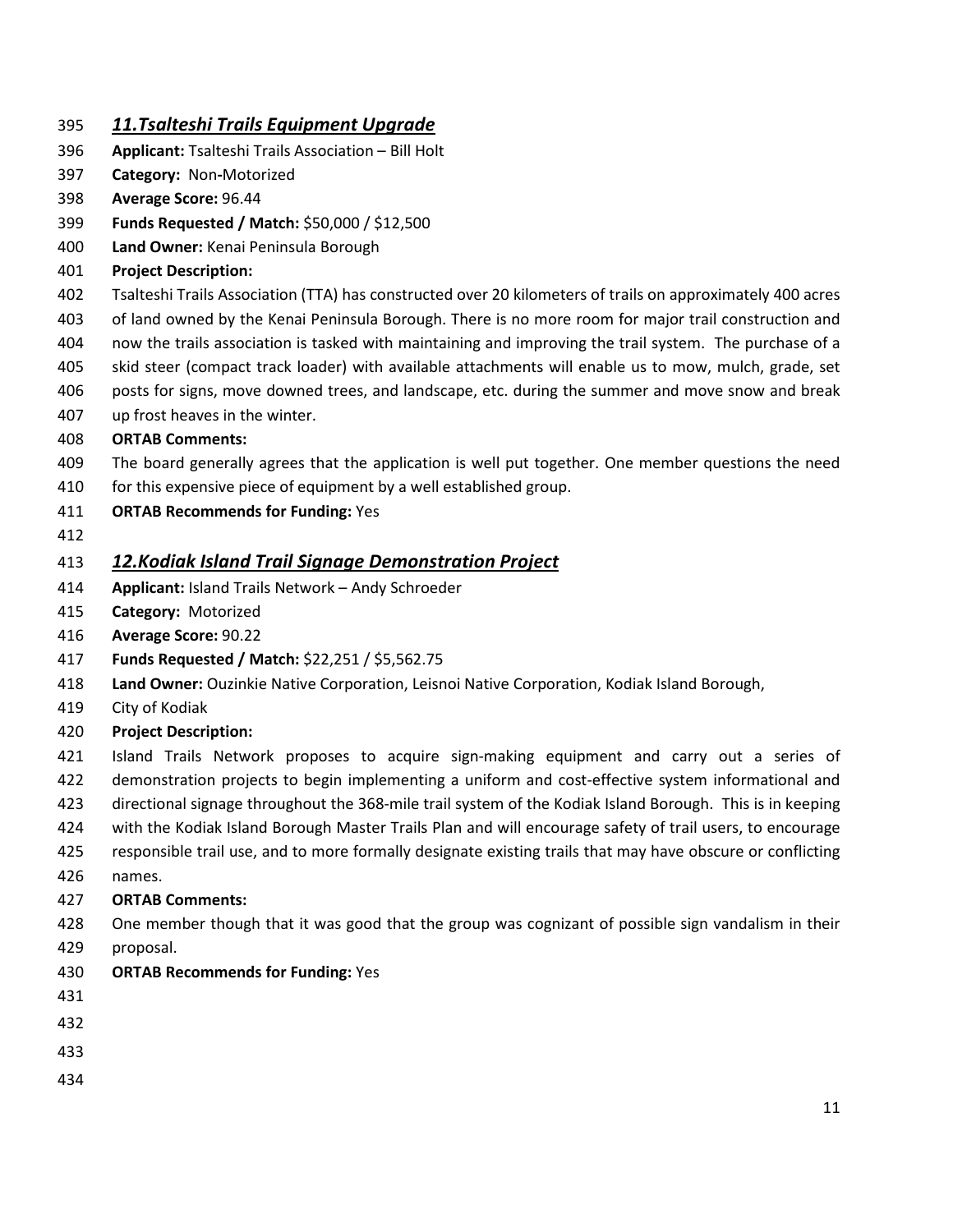### *13.Trail Gate Purchase and Installation*

- **Applicant:** State Parks Northern Region Dane Happ
- **Category:** Motorized
- **Average Score:** 86
- **Funds Requested / Match:** \$14,644 / \$3,661
- **Land Owner:** Alaska State Parks
- **Project Description:**
- This grant will fund the purchase and installation of locking gates at: Compeau Trail, Stiles Creek Trail System (3 gates), Mastodon Trail, Granite Tors, Lower Chena Dome, Angel Rocks and Angel Creek Tail in the Chena River State Recreation Area. Temporarily closing these locking gates during spring break-up will help protect natural resources, decrease maintenance costs, and reduce trail degradation. They
- may also be used to temporary close the trail for management or public safety reasons.

#### **ORTAB Comments:**

- One concern about this project were that gates often keep honest people out, while others just make
- new trails to get around the gates. Other members didn't like blocking access to an area. One member explained that State Parks was just trying to protect their investment they made in constructing their
- trails.
- **ORTAB Recommends for Funding:** Yes
- 

#### *14.Eyak Mountain Trail*

- **Applicant:** Copper River Watershed Project Kristin Carpenter
- **Category:** Non-Motorized
- **Average Score:** 93.89
- **Funds Requested / Match:** \$17,781.19 / \$4,445.30
- **Land Owner:** City of Cordova, State of Alaska
- **Project Description:**
- The Copper River Watershed Project requests funds to complete restoration of the Eyak Mountain Trail,
- a historic trail originally constructed by the Civilian Conservation Corps in 1935. Work will consist of
- finishing establishment of 487' of new trail bed sections in a public right of way (in summer 2013 we began moving this trail section from private lots to public ROW) and installing 656 linear feet of "step
- and run" board walk sections in boggy muskeg meadows to protect these wetlands areas. This one-mile
- trail connects with a 16-mile network of several other Cordova area trails.

- One ORTAB member thought \$750 for campground lodging seemed expensive. Another issue they found was that there was too much background information in the narrative, and not enough about the
- project description.
- **ORTAB Recommends for Funding:** Yes
- 
- 
-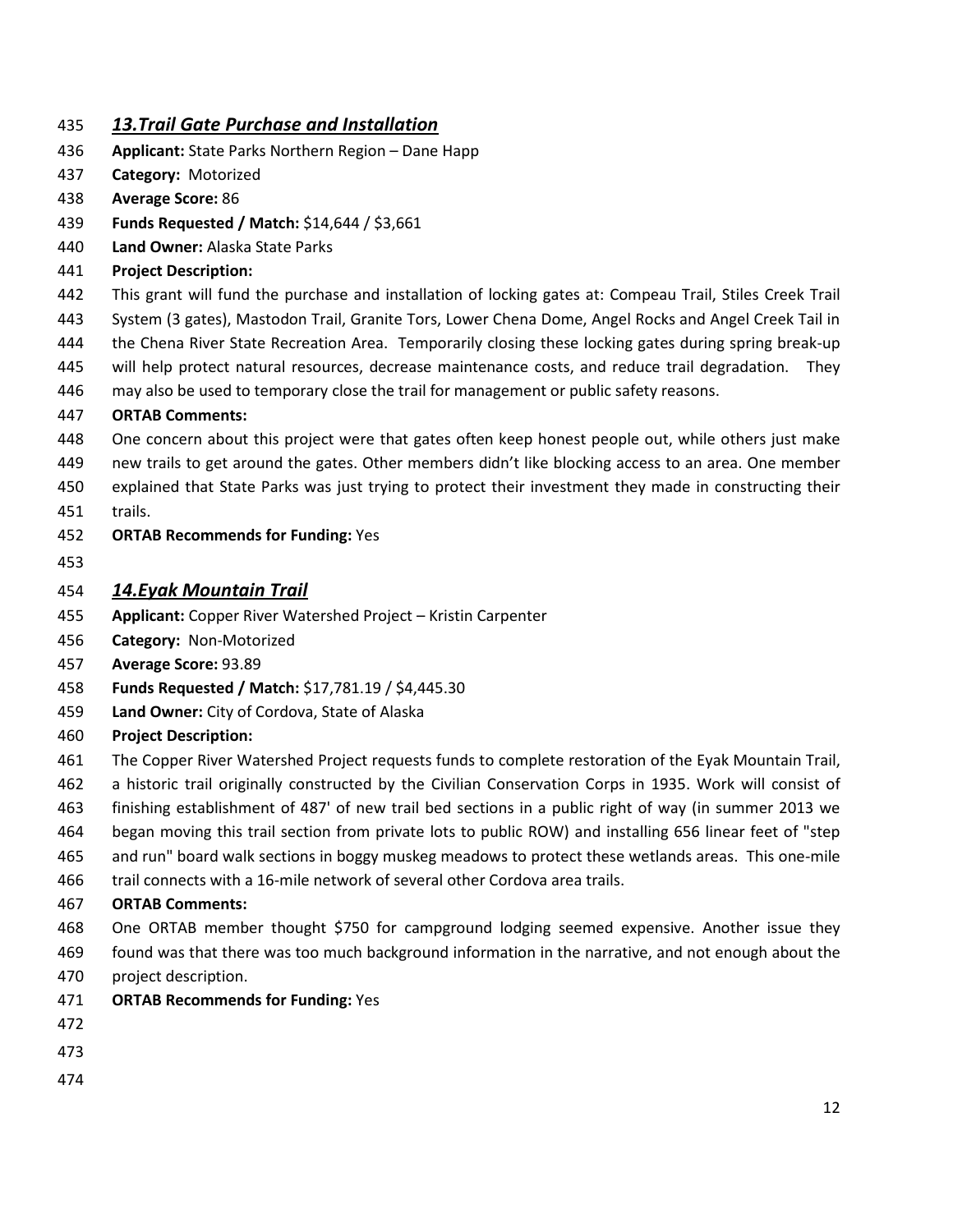### *15.South Dog Park Loop Trail*

- **Applicant:** Fairbanks Dog Park, Inc. Janet Brown
- **Category:** Non-Motorized
- **Average Score:** 95
- **Funds Requested / Match:** \$30,000 / \$7,500
- **Land Owner:** Fairbanks North Star Borough
- **Project Description:**
- This request would 1) construct of an additional 500 foot long trail loop, 2) smooth frost heaves in the
- existing trail and 3) link the existing fenced training area to the existing trail. One trail link would include a culvert to convey seasonal runoff.
- **ORTAB Comments:**
- Board members liked the youth development opportunities and one member liked the ADA slope ratios.
- **ORTAB Recommends for Funding:** Yes
- 

#### *16.Fixing the Trails: Denali State park SCA Team*

- **Applicant:** Student Conservation Association Amanda Smith
- **Category:** Non-Motorized
- **Average Score:** 95
- **Funds Requested / Match:** \$41,021 / \$10,255.25
- **Land Owner:** Alaska State Parks
- **Project Description:**
- In collaboration with Denali State Park, SCA will provide a multi-week trail crew to improve, harden, and
- maintain Troublesome Creek and Byers Lake Trail in their most used sections. The crew will install an 80'
- boardwalk at TM 99+00 on Troublesome. Trail work will focus on tread work and will include drainage
- control, brushing, rock work and other maintenance.
- **ORTAB Comments:**
- Some comments from board members were that the application was poorly written, had errors in it,
- and had less than helpful maps.
- **ORTAB Recommends for Funding:** Yes
- 
- 
- 
- 
- 
- 
- 
- 
- 
- 
-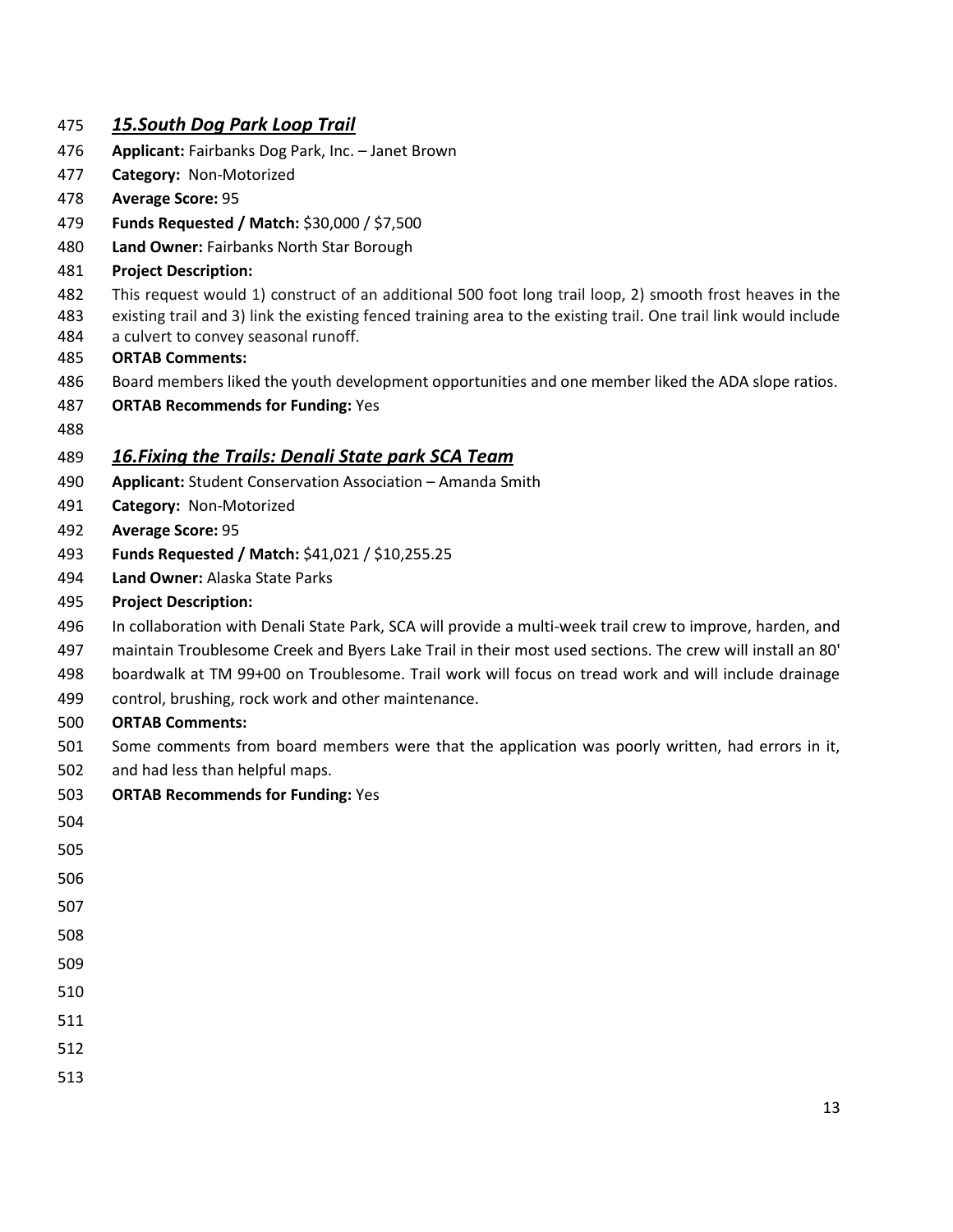### *17.Fixing Mount Baldy: Layout and Construction*

- **Applicant:** Student Conservation Association Amanda Smith
- **Category:** Non-Motorized
- **Average Score:** 88
- **Funds Requested / Match:** \$47,670 / \$11,917.50
- **Land Owner:** Alaska State Parks, Municipality of Anchorage
- **Project Description:**
- Funding will support the trail layout, design, re-routing and maintenance construction of the extremely
- popular Mt Baldy Trail. Due to its popularity, the trail suffers from serious erosion, braiding social trails,
- and will continue to get worse. Funding will cover the cost for Interior Trails to do the layout according
- to federal and state specifications and SCA will provide a multi-week trail crew to begin repair the Mt Baldy Trail.
- **ORTAB Comments:**
- There is concern among some board members that it would be very difficult to construct an ADA trail up
- Mount Baldy because it is such steep terrain. There was also mention that the project didn't seem well
- planned, and that it scored well but isn't necessary a desirable project.
- **ORTAB Recommends for Funding:** Yes
- 

## *18.Tanana Lake Trail Non-Motorized Trail – Phase III*

- **Applicant:** Fairbanks NSB, Department of Parks & Rec. Steve Taylor
- **Category:** Non-Motorized
- **Average Score:** 97.88
- **Funds Requested / Match:** \$50,000 / \$12,500
- **Land Owner:** Fairbanks North Star Borough
- **Project Description:**
- With funding from the Recreational Trails Program, the FNSB will construct a 2,000ft section of the non-
- motorized trail within the Tanana Lakes Recreation Area. This portion of trail will be constructed of
- gravel and recycled asphalt pavement and will follow the shoreline of Goose Island providing vistas of
- the non-motorized lake which is managed for swimming, paddling and birding.

#### **ORTAB Comments:**

- Board member Steve Taylor declared a conflict of interest, and did not score it because he was the applicant. Steve explained that the river changed course after a levee was built leaving the area drier
- with small lakes. The area subsequently attracted partiers who abused the area, as well as birds and
- birders. Fairbanks then turned the area into a park to protect it.

#### **ORTAB Recommends for Funding:** Yes

- 
- 
- 
- 
-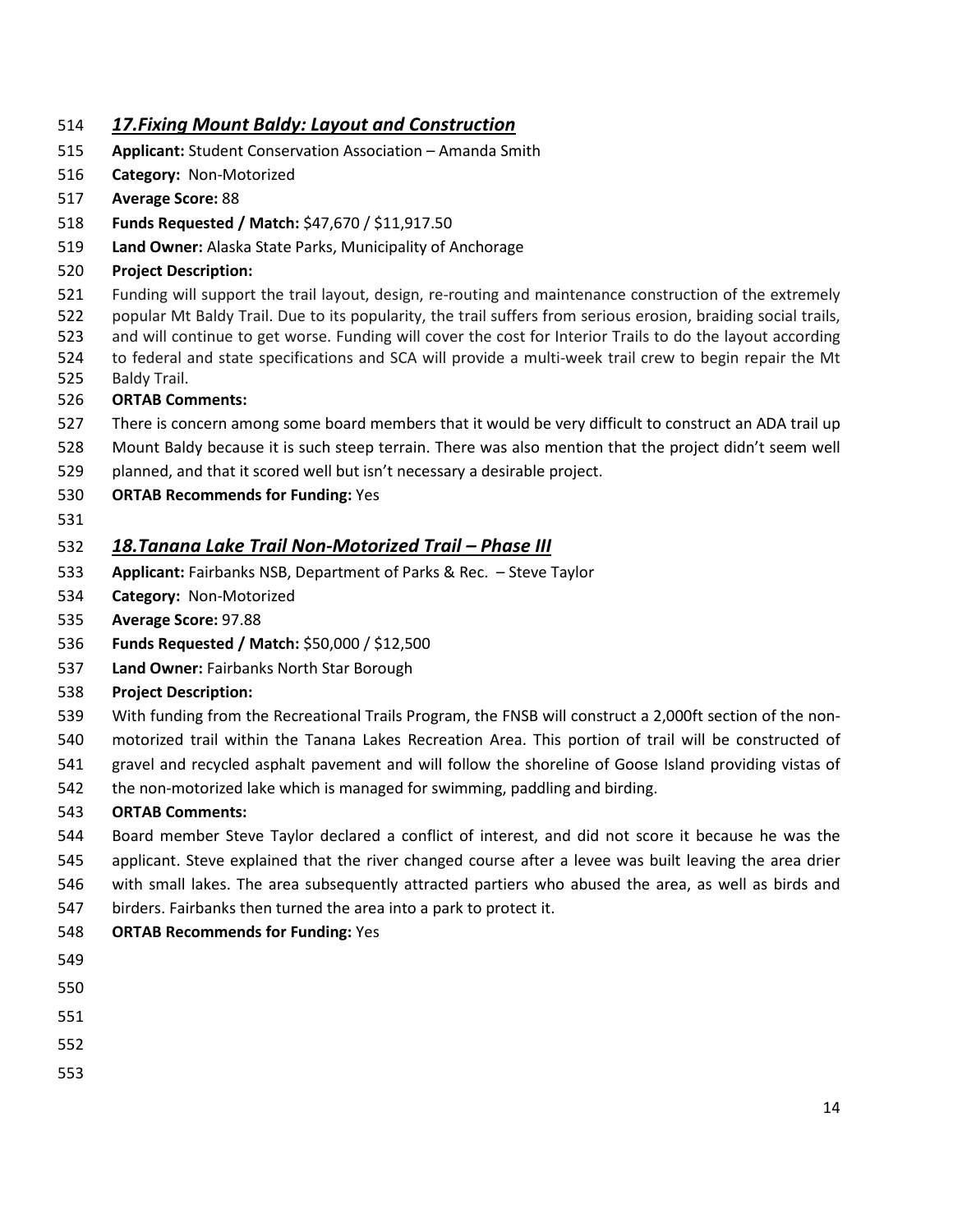#### *19. Upper Dewey Lake Trail Restoration - Phase IV*

- **Applicant:** Skagway Development Corporation on behalf of the Municipality of Skagway Emily Deach
- **Category:** Non-Motorized
- **Average Score:** 92.89
- **Funds Requested / Match:** \$49,996 / \$12,499
- **Land Owner:** Municipality of Skagway
- **Project Description:**
- This project is part of a multi-stage process of restoring the Upper Dewey Lake Trail as well as
- performing deferred maintenance to remedy rutted and dangerous sections of the trail bed. The
- proposed reconstruction will restore safe footing and be easier to maintain.

#### **ORTAB Comments:**

- One member mentioned that the trail builder chosen for this project is talented. One member didn't like
- the use of helicopters in the project plans.
- **ORTAB Recommends for Funding:** Yes
- 

#### *20. Point Bridget Trail Restoration*

- **Applicant:** Alaska State Parks Southeast Region Kevin Murphy
- **Category:** Non-Motorized
- **Average Score:** 96.78
- **Funds Requested / Match:** \$36,712 / \$9,178
- **Land Owner:** Alaska State Parks
- **Project Description:**
- This project goal is to repair and reclaim 3/4 mile of heavily damaged sections of the Point Bridget Trail,
- improving access to three of the most popular public use cabins on the Juneau road system. Grant
- funding is sought to provide contract labor, gravel, helicopter time, lumber, and subsistence food for
- trail crews.

- Some concerns discussed were inconsistencies in gravel amounts, the use of boats and helicopters
- (expensive), and the possibility of the new section of trail getting flooded again.
- **ORTAB Recommends for Funding:** Yes
- 
- 
- 
- 
- 
- 
- 
-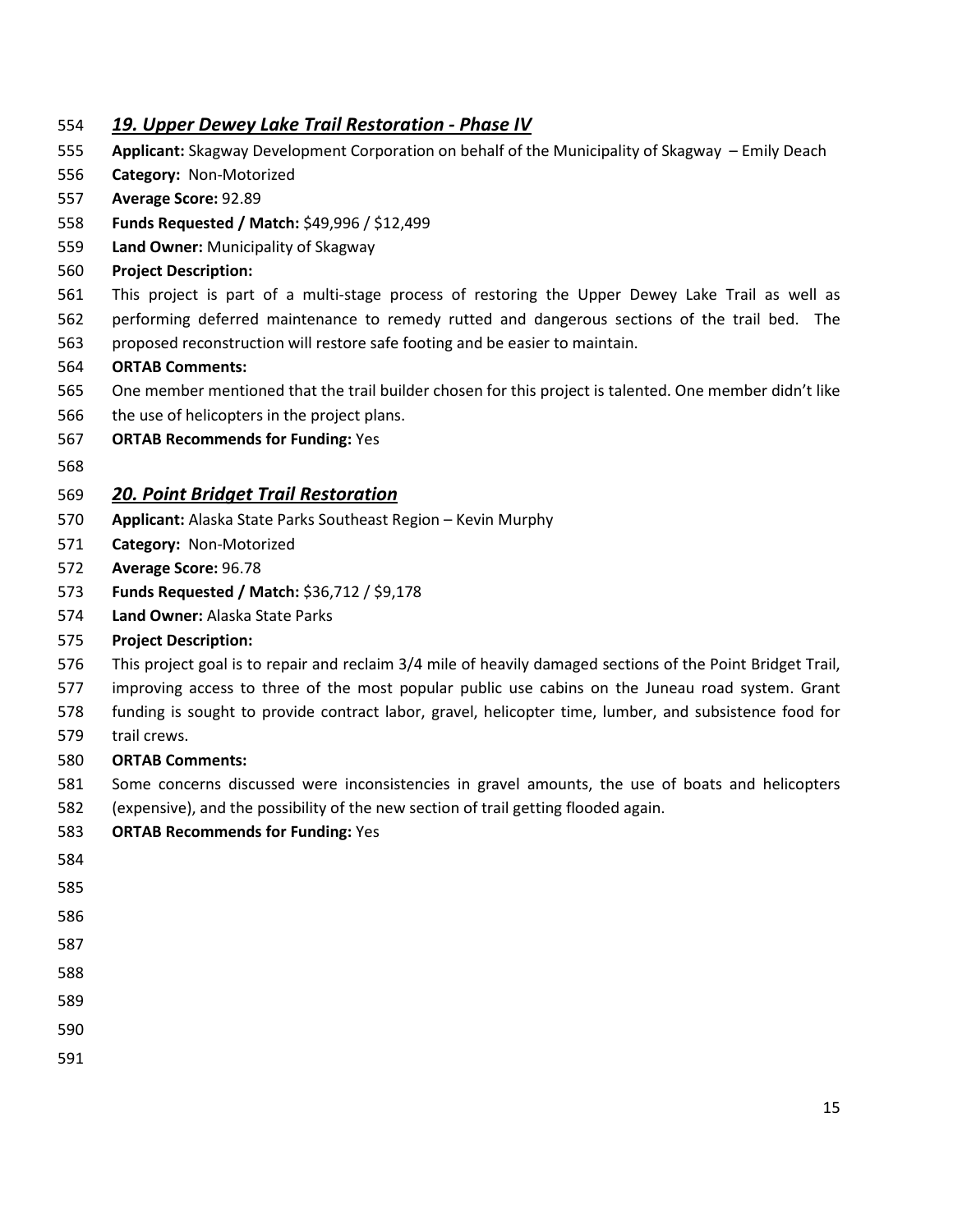### *21. Ruth Arcand Trail Improvement Project*

- **Applicant:** Anchorage Horse Council Nancy Burroughs
- **Category:** Diversified
- **Average Score:** 85.44
- **Funds Requested / Match:** \$50,000 / \$12,500
- **Land Owner:** Municipality of Anchorage
- **Project Description:**

 This funding will allow the Anchorage Horse Council (AHC) to continue its program to rehabilitate, reclaim, and enhance the multi-use trail system within the Ruth Arcand Park. This includes, but is not limited to, providing elevation, grading, drainage improvements, and the installation and compaction of high-strength geotech fabric and appropriate footing material in order to protect trail surfaces from

- future degradation, improve water quality, and to provide a safer, more enjoyable environment for all
- park users.

#### **ORTAB Comments:**

- Steve Neel discussed a RecTrails grant that the Anchorage Horse Council had in 2010 that almost expired, but Anchorage Soil and Water Conservation District (ASWCD) stepped in and helped finish the project. Darcy Harris mentioned that it looks like ASWCD will provide continued support; she also
- mentioned that she requested additional budget information from the Anchorage Horse Council, but
- never heard from the applicant.
- **ORTAB Recommends for Funding:** Yes
- 

## *22. YRC North Peninsula Trail Maintenance*

- **Applicant:** Youth Restoration Corps Elvira Wolf
- **Category:** Diversified
- **Average Score:** 84.33
- **Funds Requested / Match:** \$46,569 / \$11,642.25
- **Land Owner:** Kenai Peninsula Borough
- **Project Description:**
- Youth Restoration Corps youth crews of six high school aged youth 16 to 19 y.o.a will work under the
- supervision of YRC adult leaders with the planned project oversight of North Peninsula Recreation
- service area to provide needed Trail maintenance on existing trails. This collective effort will include sign
- placements developed by Nikiski high School students, Trail brush clearing, gravel placement, better
- water drainage and improvement to existing trails for all to enjoy.
- **ORTAB Comments:**
- One member was impressed with the completeness and experience the application backed up, others
- thought it lacked a comprehensive plan for the project.
- **ORTAB Recommends for Funding:** Yes
- 
- 
-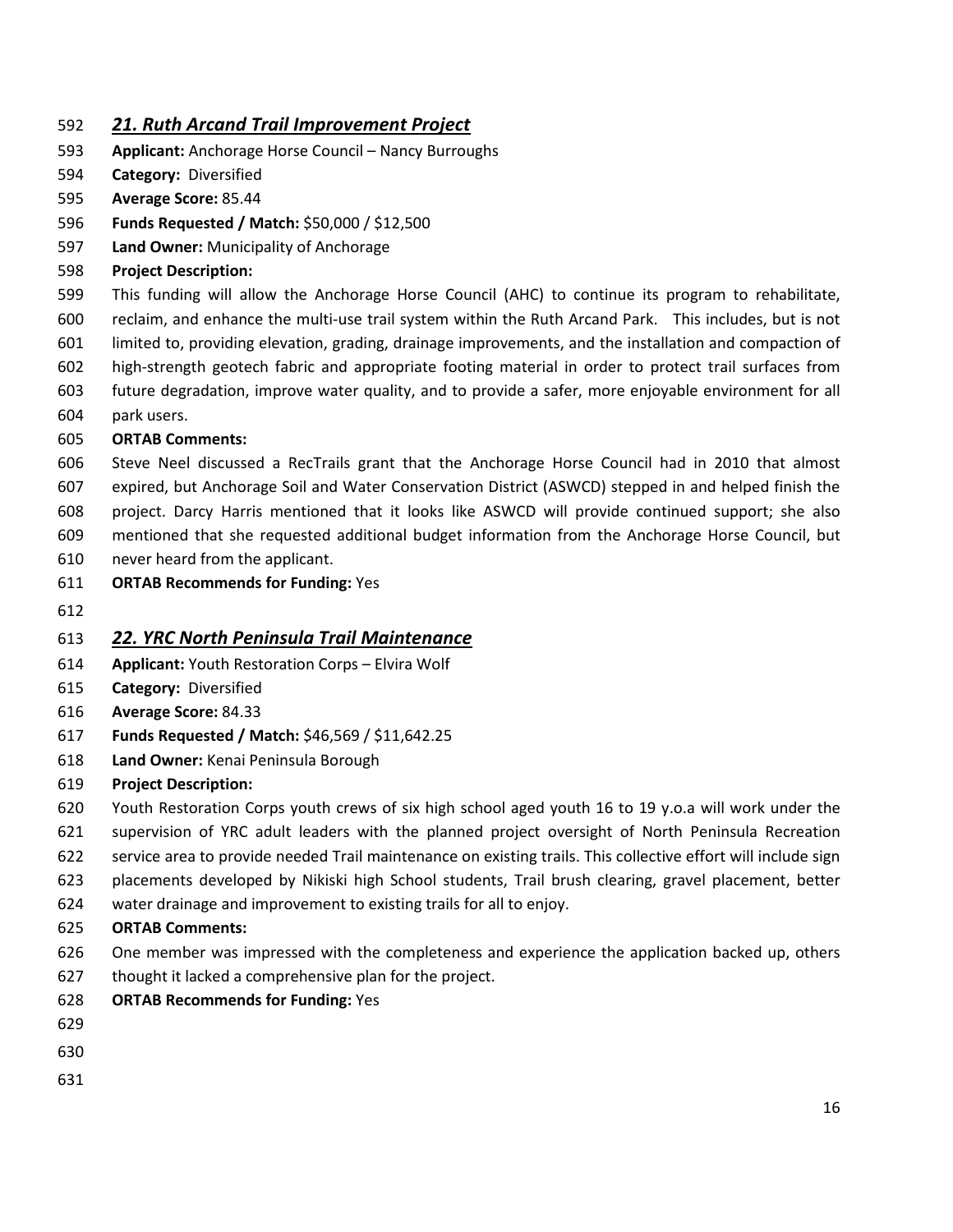#### *23. Historic Iditarod Trail*

- **Applicant:** Friends of Eagle River Nature Center Asta Spurgis
- **Category:** Diversified
- **Average Score:** 88
- **Funds Requested / Match:** \$10,406.50 / \$2,601.63
- **Land Owner:** Alaska State Parks
- **Project Description:**
- The proposed grant supports improvements to 3 miles of the Historic Iditarod Trail which are under the
- management of Friends of Eagle River Nature Center. Improvements include filling in and hardening low
- spots, replacing rotting boards and supports of existing boardwalks, and cutting vegetation along the
- length of trail. To accomplish this, the proposal requests funds to purchase 50 yards of D-1 and Type IIa
- (3") gravel and rock; various sizes of outdoor grade lumber and hardware, and a "Billy Goat" BC26 Series
- Outback Brushcutter.
- **ORTAB Comments:**
- One ORTAB member though the application included a good description of needs. Another mentioned
- 647 there was no quote for the billy goat.
- **ORTAB Recommends for Funding:** Yes
- 

## *24. Eagle River Nature Center Trails*

- **Applicant:** Friends of Eagle River Nature Center Asta Spurgis
- **Category:** Diversified
- **Average Score:** 75
- **Funds Requested / Match:** \$26,582 / \$6,645.50
- **Land Owner:** Alaska State Parks
- **Project Description:**
- The proposed grant is for the purchase of a Bobacat Mini Track Loader MT55, ride behind model. It is
- wide enough to use on trails and has a wide range of attachments which can be added: digger, backhoe,
- snow blower, trencher and many others. One person will be able to accomplish difficult trail work,
- including loading gravel and rock, digging trenches, and moving earth.

#### **ORTAB Comments:**

- One board member was not convinced of the need, and though renting from a facility 12 miles away
- was not difficult to overcome.
- **ORTAB Recommends for Funding:** Yes

- 
- 
- 
- 
-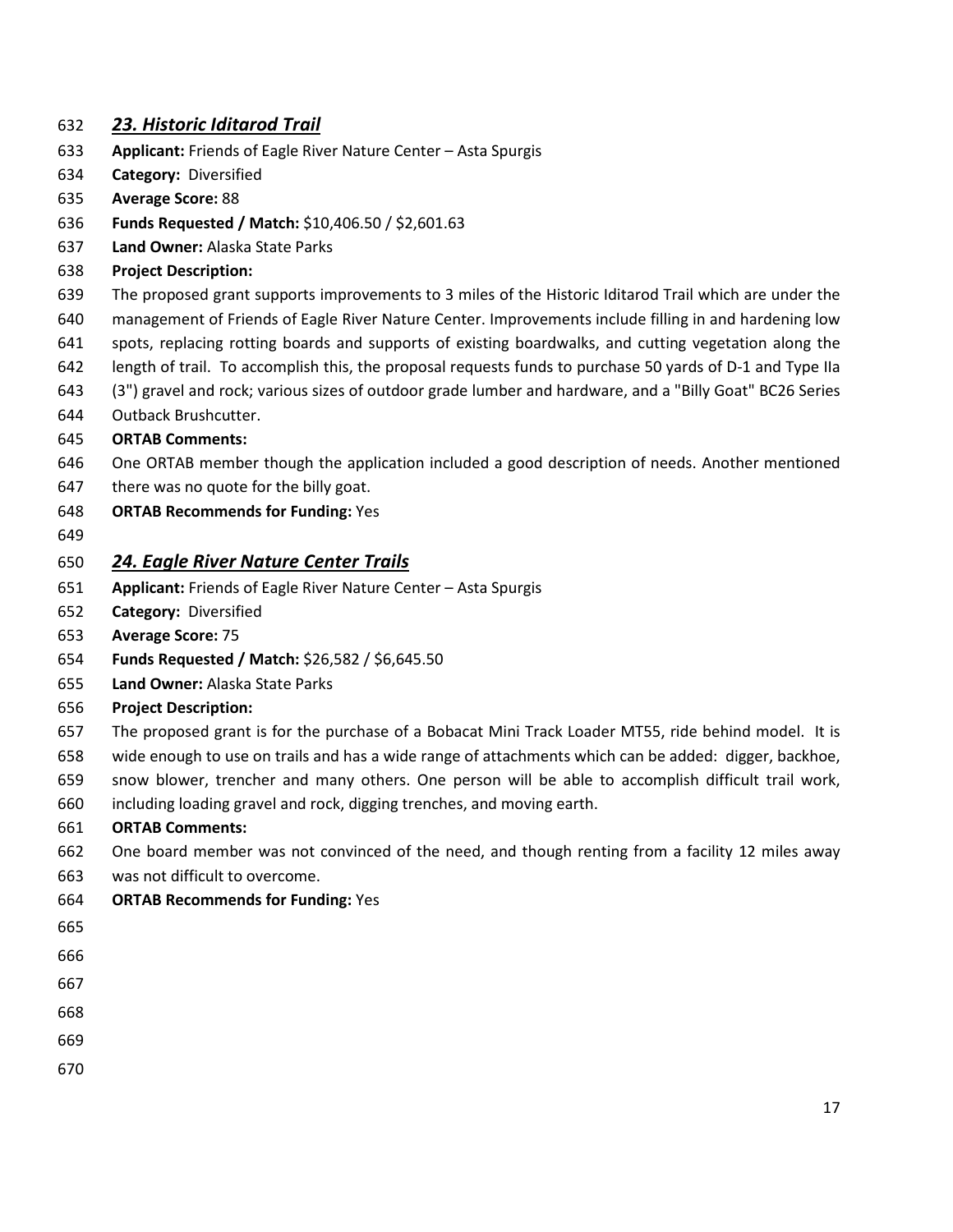#### *25. Girdwood Bridge Repair*

- **Applicant:** Girdwood Nordic Ski Club Deb Essex
- **Category:** Diversified
- **Average Score:** 90.22
- **Funds Requested / Match:** \$50,000 / \$12,500
- **Land Owner:** State of Alaska, DOT (Girdwood Airport)
- **Project Description:**
- The project will repair and replace damaged bridges that are crucial for safety of recreational travel and
- winter grooming. The bridges were placed to connect the cross country ski trails in Girdwood, and now
- serve as a main trail connection within our trail system.

#### **ORTAB Comments:**

- One member was surprised that Alyeska Resort is only helping out by sending a letter of support.
- **ORTAB Recommends for Funding:** Yes
- 

## *26. The Fox Trails*

- **Applicant:** Mat-Su Borough Hugh Leslie
- **Category:** Diversified
- **Average Score:** 96.11
- **Funds Requested / Match:** \$32,552 / \$8,138
- **Land Owner:** Mat-Su Borough
- **Project Description:**
- Construct two 36" wide single track non-motorized trails totaling 1.2 miles using modern sustainable
- best practices in the Matanuska Greenbelt on Matanuska Susitna Borough Public Recreation property.
- The trails would enhance and expand the existing trail network, provide connectivity to adjoining trails,
- and give trail users more options for dispersed recreation.
- **ORTAB Comments:**
- One concern was if the dump needs to expand yet again will these trails be lost?
- **ORTAB Recommends for Funding:** Yes
- 
- 
- 
- 
- 
- 
- 
- 
- 
- 
-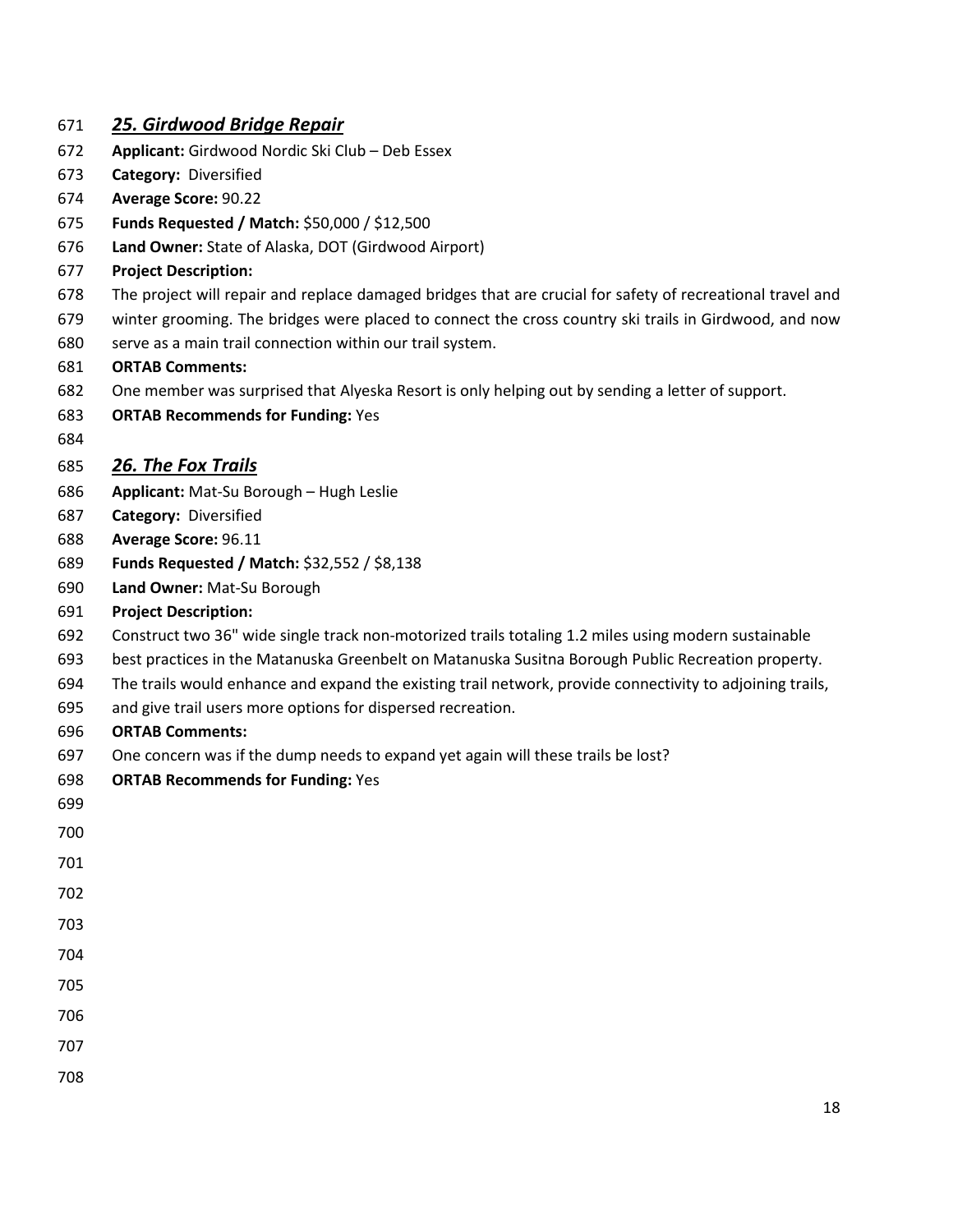## **Wednesday, January 29, 2014**

#### **Funding Discussion**

 ORTAB begins the meeting by discussing ways to use as much of the available RecTrails money as possible by satisfying the 30/30/40 (motorized / non-motorized /diversified) split of the projects. Some of the ideas were to try and fund some of the unfunded SnowTRAC grants from their last funding cycle, although this wouldn't work because they are all in the Safety & Education category. Another idea was to give more money to motorized applicants from the current RecTrails grant cycle. To help clarify some of the funding rules, Steve Neel left to briefly talk on the phone with the RecTrails representative. Steve explained that the State Parks trail crews would no longer all be thrown into the diversified category; they will be classified on specifically by project (this means it will be difficult to figure out the 30/30/40 (motorized / non-motorized / diversified) split during this meeting). After looking at each project, the board found a couple projects to move to diversified.

#### **Motion**

 Mickey Todd moved to move Tsalteshi Trails and the Center for Alaska Coastal Studies project to the diversified category. Steve Taylor seconded. Mickey Todd amended the motion to move Lookout Mountain to diversified, as well. Steve Taylor seconded again.

#### **Discussion:**

 Much of the discussion touched on the inability to predict what State Parks projects will be proposed, so the board decided that the best they could do would to be to get the projects currently being evaluated to fit into the 30/30/40 (motorized / non-motorized / diversified) split, and make a recommendation for parks to fund more motorized projects. There was also a suggestion to distribute \$84,000 (the left over available money if all projects were funded) to the current motorized applicants, to maximize funds available to all.

#### **Vote**

- (8 yea, 0 nay) Motion Passed
- 

 A few of the board members didn't like the idea of assigning the money to motorized projects without a demonstrated need first. Another option discussed was to give the remaining money to State parks for 741 the trail crews to use.

#### **Motion**

 Kate Walters moved to move the remaining \$84,000 (the left over available money if all projects were funded) to State Parks trail crews. Steve Taylor seconded.

- **Vote**
- (8 yea, 0 nay) Motion Passed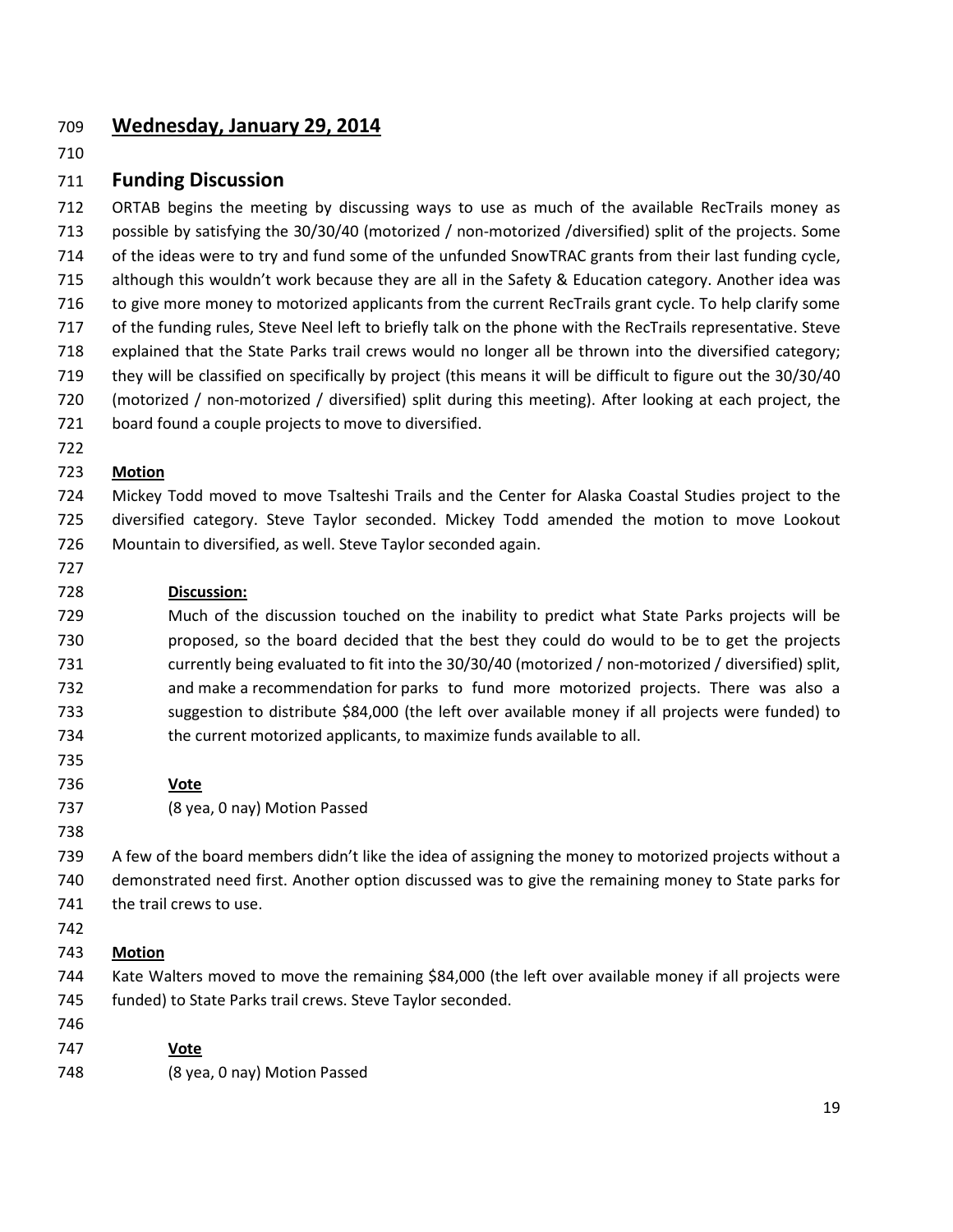*\*Note: The \$84,000 amount referenced in the minutes on page 19 was calculated using an incorrect spending authorization amount, so this amount was never actually available for trail projects.*

 The board discussed the safety & education funding again. One thought was to use some of the safety & education money to fund the NRSII position this time around as a patch, but this is not sustainable; there needs to be a strong recommendation to have this funded somewhere else.

 Steve Cleary noted that it would have been nice to know if there was safety & education money available when he put his application in, and he spent a lot of time on the application; he also said that he helped out with getting money from the general fund put towards the trails program. One other option was to partially fund the AK trails project. Steve Cleary said that he could operate the project on less funding, but of course would prefer full funding.

### **Motion**

 Jeff Budd moved to fund the Trail Academy (AK Trails Project) and recommend the rest go to the NRS II position. Mickey Todd seconded.

#### **Discussion:**

 Darcy Harris told everyone at the meeting that Steve Cleary and Alaska Trails worked very hard 768 to get funding for the Alaska State Trails Program into the Governor's budget. He sent letters, organized and campaigned. One idea was to move the Trail Academy to another category (other than safety & education) by having a trail building component in it.

#### **Vote**

- (8 yea, 0 nay) Motion Passed
- 

## **Increasing the Motorized Project Cap**

**Motion**

 Mickey Todd moved to raise the cap on motorized projects from \$50,000 to \$100,000. John Rowe seconded.

## **Discussion:**

- 781 Steve Neel mentioned that it can be difficult to find \$25,000 in match for some groups. One benefit the board talked about is a decreased workload with fewer grants. ORTAB decided to vote and change if needed.
- 

#### **Vote**

- (8 yea, 0 nay) Motion Passed
- 
-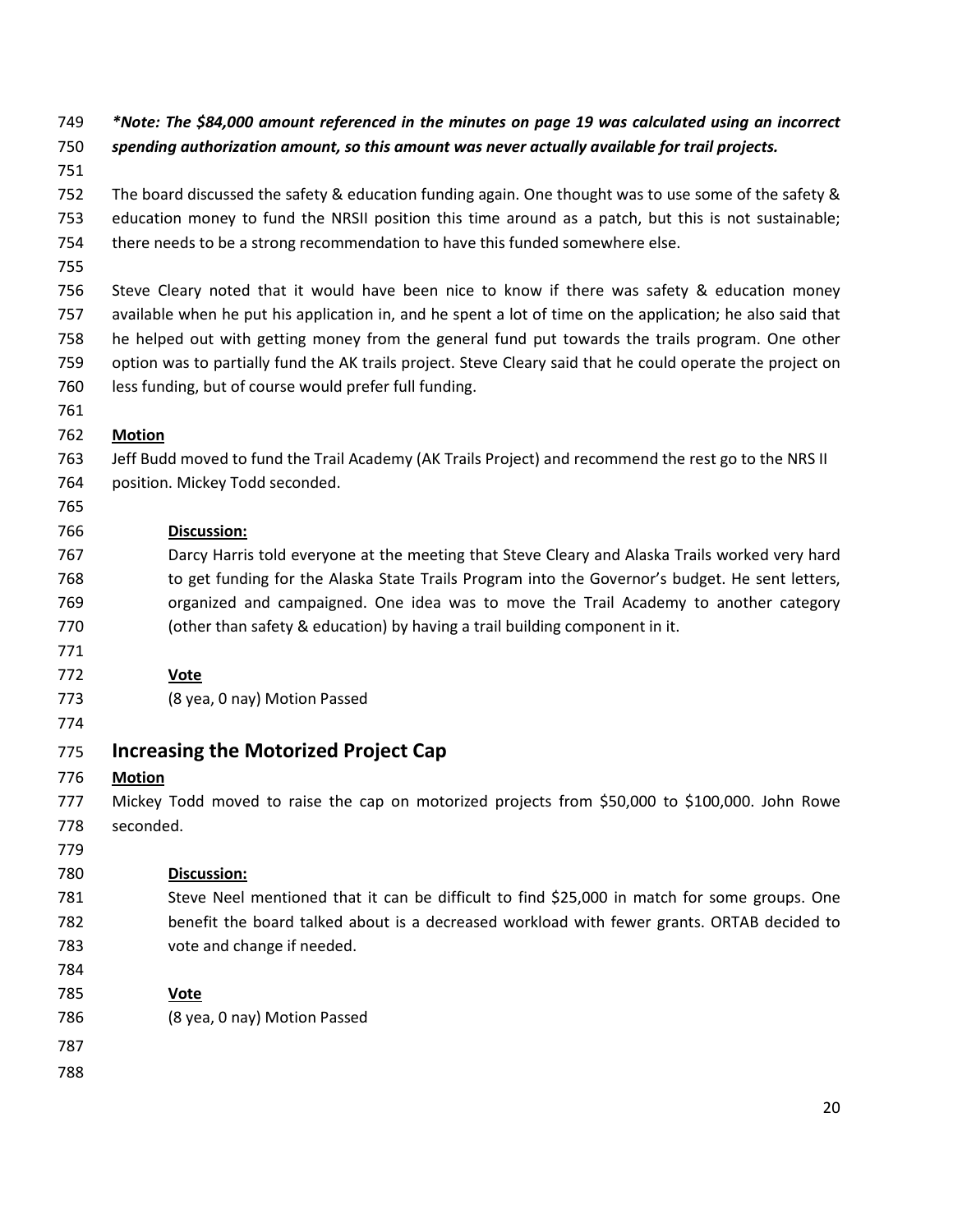| 789 | <b>Motion</b>                                                                                                 |
|-----|---------------------------------------------------------------------------------------------------------------|
| 790 | Mike moved to support funding of all the applicants. Steve Taylor seconded.                                   |
| 791 |                                                                                                               |
| 792 | <b>Vote</b>                                                                                                   |
| 793 | (8 yea, 0 nay) Motion Passed                                                                                  |
| 794 |                                                                                                               |
| 795 | <b>Discussion with Alaska State Parks Director Ben Ellis</b>                                                  |
| 796 | When Ben Ellis arrived the board had a list of recommendations for him:                                       |
| 797 |                                                                                                               |
| 798 | 1) They suggested that the director should have a conversation with the Commissioner of Alaska DOT to         |
| 799 | increase the spending authority to use all of the FY 13 RecTrails money (The idea being to spend the          |
| 800 | additional \$494,000 that there isn't spending authority for).                                                |
| 801 |                                                                                                               |
| 802 | 2) They said that the NRS II is critical to the Trails Program and recommend getting that position funded.    |
| 803 | There is currently a \$31,000 shortfall for the position, and it could prevent safety projects in the future. |
| 804 |                                                                                                               |
| 805 | 3) The board decided to increase the motorized project spending cap from \$50,000 to \$100,000 to help        |
| 806 | preserve the required 30/30/40 split (motorized / non-motorized / diversified); it is also difficult to       |
| 807 | perform motorized trail work with only \$50,000.                                                              |
| 808 |                                                                                                               |
| 809 | 3) ORTAB recommend that all grants should be funded that were submitted.                                      |
| 810 |                                                                                                               |
| 811 | 4) For FY14 ORTAB recommended that trail crews stick to the 30/30/40 breakdown for projects.                  |
| 812 |                                                                                                               |
| 813 | Ben Ellis mentioned that he supported getting funding for the NRSII position and would be happy to            |
| 814 | contact the DOT Commissioner. He also mentioned the possibility of the Division of Mining Land using          |
| 815 | State Parks trail crews after putting in an application. He also said that someone from DOT was testifying    |
| 816 | before a committee in Juneau. He said he was going to check in on this to see how this may relate to          |
| 817 | trail and Alaska State Parks.                                                                                 |
| 818 |                                                                                                               |

## **Application & Score Sheet Discussion**

820 The last part of the meeting revolved around making the grant applications and score sheets easier to 821 use, and remove the errors. One idea to make the process more streamlined was to add a comments 822 area and scores to the grant application instead of having a separate score sheet. Another idea was to 823 export the data entered by the applicant into a database, so scorers don't have to flip through the application. Some ORTAB members mentioned that the "project need" is difficult to account for in the current application; sometimes an application is put together well and scores well, but doesn't seem like 826 it should be a priority. ORTAB discussed how sometimes the application will score well but has typos and 827 is not put together well; one member suggested giving points for "quality of application." Another idea